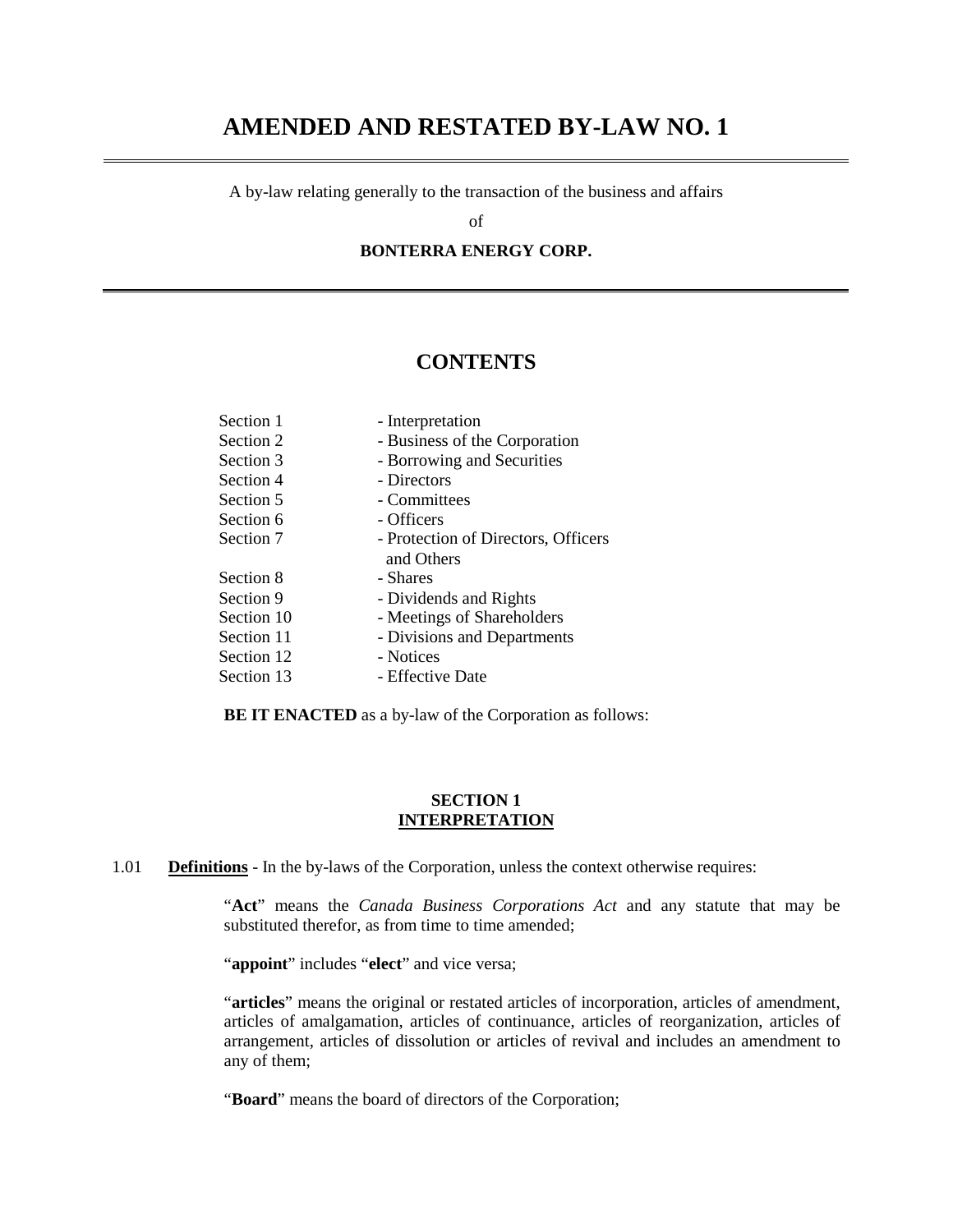"**by-laws**" means this by-law and all other by-laws of the Corporation from time to time in force and effect;

"**Corporation**" means Bonterra Energy Corp.

"**meeting of shareholders**" means an annual meeting of shareholders and a special meeting of shareholders;

"**non-business day**" means Saturday, Sunday and any other day that is a holiday as defined in the *Interpretation Act* (Canada) and any statute that may be substituted therefor, as from time to time amended;

"**recorded address**" means in the case of a shareholder his address as recorded in the securities register of the Corporation; and in the case of joint shareholders the address appearing in the securities register in respect of such joint holding or the first address so appearing if there are more than one; and in the case of a director, officer, auditor or member of a committee of the Board, his latest address as recorded in the records of the Corporation;

"**Regulations**" means the regulations made under the Act, as amended, restated or in effect from time to time;

"**signing officer**" means, in relation to any instrument, any person authorized to sign the same on behalf of the Corporation by section 2.02 or by a resolution passed pursuant thereto;

"**special meeting of shareholders**" means a special meeting of all shareholders entitled to vote at an annual meeting of shareholders; and

"**unanimous shareholder agreement**" means an otherwise lawful written agreement among all of the shareholders of the Corporation or among all such shareholders and one or more persons who are not shareholders, or a written declaration of the beneficial owner of all of the issued shares of the Corporation, that restricts in whole or in part the powers of the directors to manage or supervise the management of the business and affairs of the Corporation, as from time to time amended;

save as aforesaid, words and expressions defined in the Act have the same meanings when used herein; and words importing the singular number include the plural and vice versa; words importing gender include the masculine, feminine and neuter genders; and words importing persons include individuals, bodies corporate, partnerships, trusts and unincorporated organizations.

#### **SECTION 2 BUSINESS OF THE CORPORATION**

2.01 **Registered Office** - Until changed in accordance with the Act, the registered office of the Corporation shall be in the province in Canada specified in its articles and at such location therein as the Board may from time to time determine.

2.02 **Execution of Instruments** - Contracts, documents or instruments in writing requiring execution by the Corporation may be signed by any one director or officer of the Corporation, and all contracts,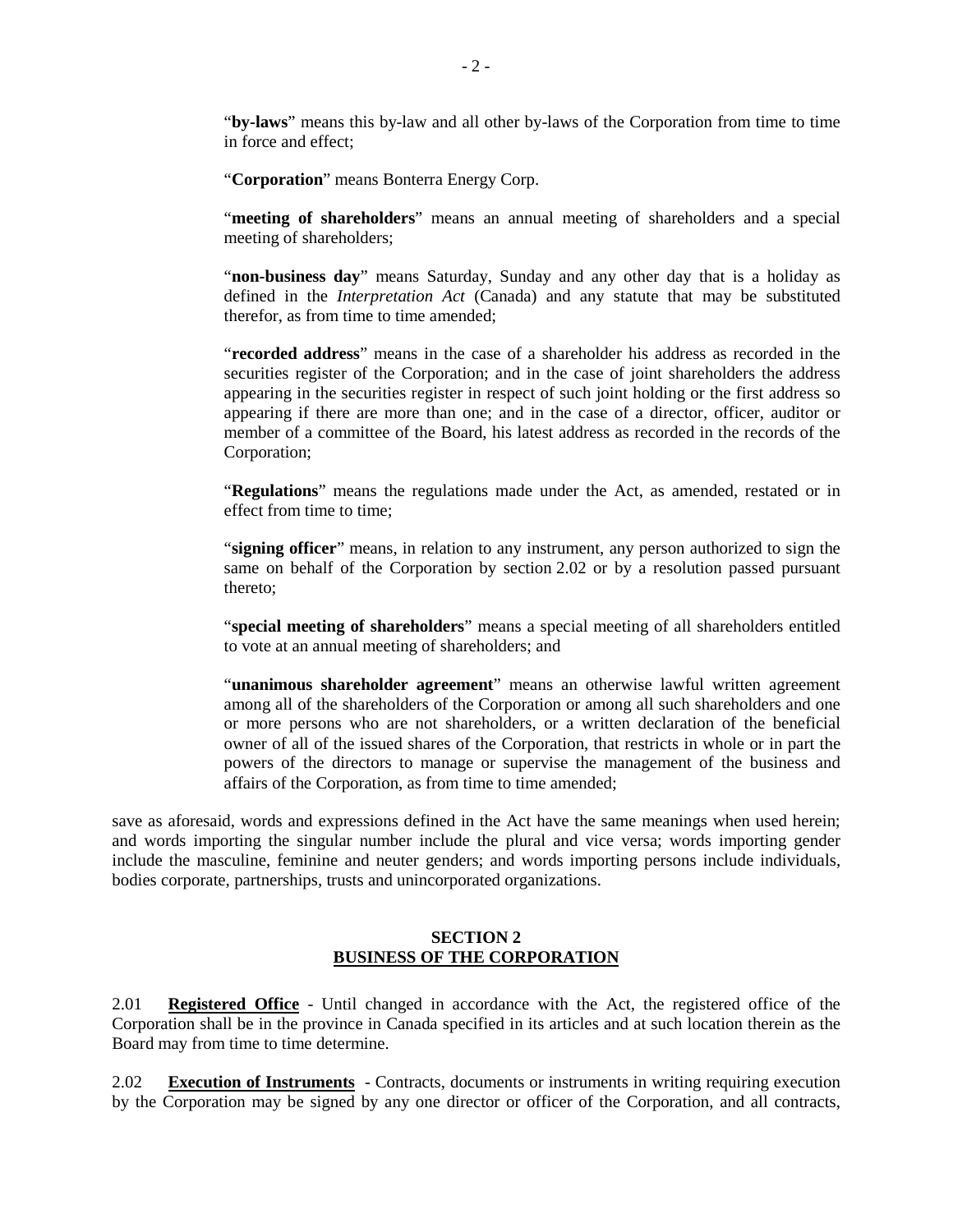documents or instruments in writing so signed shall be binding upon the Corporation without any further authorization or formality. The Board is authorized from time to time by resolution to appoint any officer or officers or any other person or persons on behalf of the Corporation to sign and deliver either contracts, documents or instruments in writing generally or to sign either manually or by facsimile signature and/or counterpart signature and deliver specific contracts, documents or instruments in writing. The term "contracts, documents or instruments in writing" as used in this by-law shall include deeds, mortgages, charges, conveyances, powers of attorney, transfers and assignments of property of all kinds (including specifically, but without limitation, transfers and assignments of shares, warrants, bonds, debentures or other securities), share certificates, warrants, bonds, debentures and other securities or security instruments of the Corporation and all paper writings.

2.03 **Banking Arrangements** - The banking business of the Corporation including, without limitation, the borrowing of money and the giving of security therefor, shall be transacted with such banks, trust companies or other bodies corporate or organizations as may from time to time be designated by or under the authority of the Board. Such banking business or any part thereof shall be transacted under such agreements, instructions and delegations of powers as the Board may from time to time prescribe or authorize.

2.04 **Voting Rights in Other Bodies Corporate** - The signing officers of the Corporation may execute and deliver proxies and arrange for the issuance of voting certificates or other evidence of the right to exercise the voting rights attaching to any securities held by the Corporation. Such instruments, certificates or other evidence shall be in favour of such person or persons as may be determined by the officers executing such proxies or arranging for the issuance of voting certificates or such other evidence of the right to exercise such voting rights. In addition, the Board may from time to time direct the manner in which and the person or persons by whom any particular voting rights or class of voting rights may or shall be exercised.

2.05 **Withholding Information from Shareholders** - Subject to the provisions of the Act, no shareholder shall be entitled to discovery of any information respecting any details or conduct of the Corporation's business which, in the opinion of the Board, would be inexpedient in the interests of the shareholders or the Corporation to communicate to the public. The Board may from time to time determine whether and to what extent and at what time and place and under what conditions or regulations the accounts, records and documents of the Corporation or any of them shall be open to the inspection of shareholders and no shareholder shall have any right of inspecting any account, record or document of the Corporation except as conferred by the Act or authorized by the Board or by resolution passed at a general meeting of shareholders.

#### **SECTION 3 BORROWING AND SECURITIES**

3.01 **Borrowing Power** - Without limiting the borrowing powers of the Corporation as set forth in the Act, the articles, the by-laws or any unanimous shareholder agreement, the Board may from time to time:

- (a) borrow money upon the credit of the Corporation;
- (b) issue, reissue, sell or pledge debt obligations of the Corporation;
- (c) subject to the provisions of the Act give a guarantee on behalf of the Corporation to secure performance of an obligation of any person; and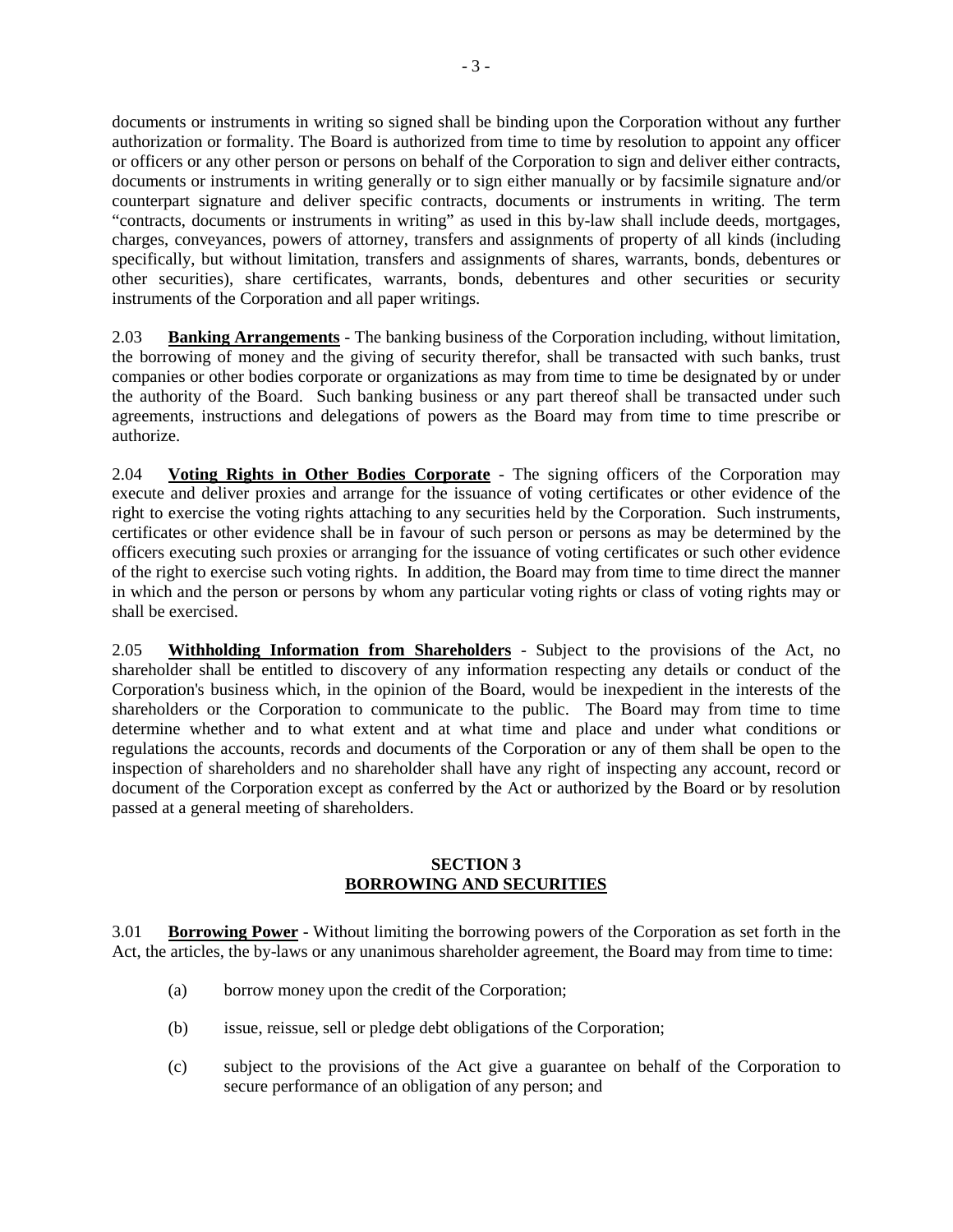(d) mortgage, hypothecate, pledge or otherwise create an interest in or charge upon all or any property of the Corporation, owned or subsequently acquired, to secure any obligation of the Corporation.

Nothing in this section limits or restricts the borrowing of money by the Corporation on bills of exchange or promissory notes made, drawn, accepted or endorsed by or on behalf of the Corporation.

3.02 **Delegation** - The Board may from time to time delegate to such one or more of the directors and officers of the Corporation as may be designated by the Board all or any of the powers conferred on the Board by section 3.01 or by the Act to such extent and in such manner as the Board shall determine at the time of each such delegation.

# **SECTION 4 DIRECTORS**

4.01 **Number of Directors and Quorum** - Until changed in accordance with the Act, the Board shall consist of not fewer than the minimum number and not more than the maximum number of directors as set out in the articles. Subject to section 4.08, the quorum for the transaction of business at any meeting of the Board shall consist of a majority of the number of directors then elected or appointed, or such greater or lesser number of directors as the Board may from time to time determine.

4.02 **Qualification** - No person shall be qualified for election as a director if he (i) is less than 18 years of age; (ii) is of unsound mind and has been so found by a court in Canada or elsewhere; (iii) is not an individual; or (iv) has the status of a bankrupt. Subject to the articles, a director need not be a shareholder. At least one-quarter of the directors must be resident Canadians.

4.03 **Election and Term** - The election of directors shall take place at the first meeting of shareholders and at each annual meeting of shareholders and all the directors then in office shall retire but, if qualified, shall be eligible for re-election. The number of directors to be elected at any such meeting shall be the number of directors then in office unless the directors or the shareholders otherwise determine. The election shall be by ordinary resolution. If an election of directors is not held at the proper time, the incumbent directors shall continue in office until their successors are elected.

4.04 **Removal of Directors** - Subject to the provisions of the Act, the shareholders may by ordinary resolution passed at a special meeting remove any director from office and the vacancy created by such removal may be filled at the same meeting failing which it may be filled by the directors.

4.05 **Vacation of Office** - A director ceases to hold office when he dies; he is removed from office by the shareholders; he ceases to be qualified for election as a director; or his written resignation is sent or delivered to the Corporation, or if a time is specified in such resignation, at the time so specified, whichever is later.

4.06 **Vacancies** - Subject to the Act, the articles and any unanimous shareholders agreement, a quorum of the Board may fill a vacancy in the Board, except a vacancy resulting from an increase in the number or the minimum or maximum number of directors or from a failure of the shareholders to elect the minimum number of directors. In the absence of a quorum of the Board, or if the vacancy has arisen from a failure of the shareholders to elect the minimum number of directors, the Board shall forthwith call a special meeting of shareholders to fill the vacancy. If the Board fails to call such meeting or if there are no such directors then in office, any shareholder may call the meeting.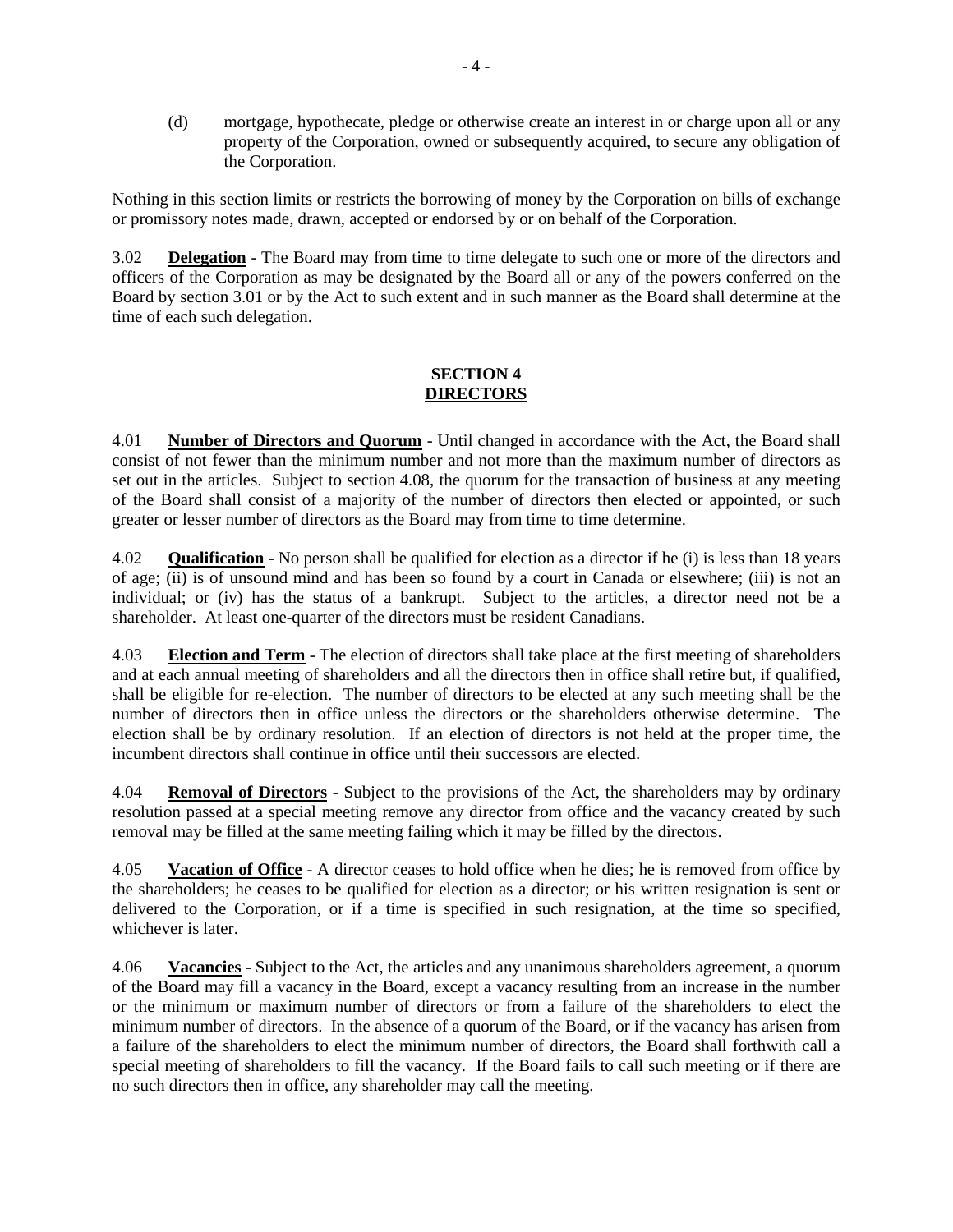4.07 **Action by the Board** - Subject to any unanimous shareholder agreement, the Board shall manage or supervise the management of the business and affairs of the Corporation. Subject to sections 4.08 and 4.09, the powers of the Board may be exercised by resolution passed at a meeting at which a quorum is present or by resolution in writing signed in part or in counterpart by all the directors entitled to vote on that resolution at a meeting of the Board. Where there is a vacancy in the Board, the remaining directors may exercise all the powers of the Board so long as a quorum remains in office. Where the Corporation has only one director, that director may constitute the meeting.

4.08 **Residence** - Unless otherwise permitted by the Act, the Board shall not transact business at a meeting, other than filling a vacancy in the Board, unless at least one-quarter of the directors present are resident Canadians, except where:

- (a) a resident Canadian director who is unable to be present approves in writing or by telephone or other communications facilities the business transacted at the meeting; and
- (b) the number of resident Canadian directors present at the meeting together with any resident Canadian director who gives his approval under clause (a), totals at least onequarter of the directors present at the meeting.

4.09 **Meetings by Telephone** - If all the directors consent, a director may participate in a meeting of the Board or of a committee of the Board by electronic means, telephone or other communication facilities as permit all persons participating in the meeting to hear each other, and a director participating in such a meeting by such means is deemed to be present at the meeting. Any such consent shall be effective whether given before or after the meeting to which it relates and may be given with respect to all meetings of the Board and of committees of the Board held while a director holds office.

4.10 **Place of Meetings** - Meetings of the Board may be held at any place in or outside Canada.

4.11 **Calling of Meetings** - Meetings of the Board shall be held from time to time and at such place as the Board, the chairman of the Board, the managing director, the president or any two directors may determine.

4.12 **Notice of Meeting** - Notice of the time and place of each meeting of the Board shall be given in the manner provided in section 12.01 to each director not less than 48 hours before the time when the meeting is to be held. A notice of a meeting of directors need not specify the purpose of or the business to be transacted at the meeting except where the Act requires such purpose or business to be specified, including any proposal to:

- (a) submit to the shareholders any question or matter requiring approval of the shareholders;
- (b) fill a vacancy among the directors or in the office of auditor or appoint additional directors;
- (c) issue securities;
- (d) issue shares of a series;
- (e) declare dividends;
- (f) purchase, redeem or otherwise acquire shares issued by the Corporation;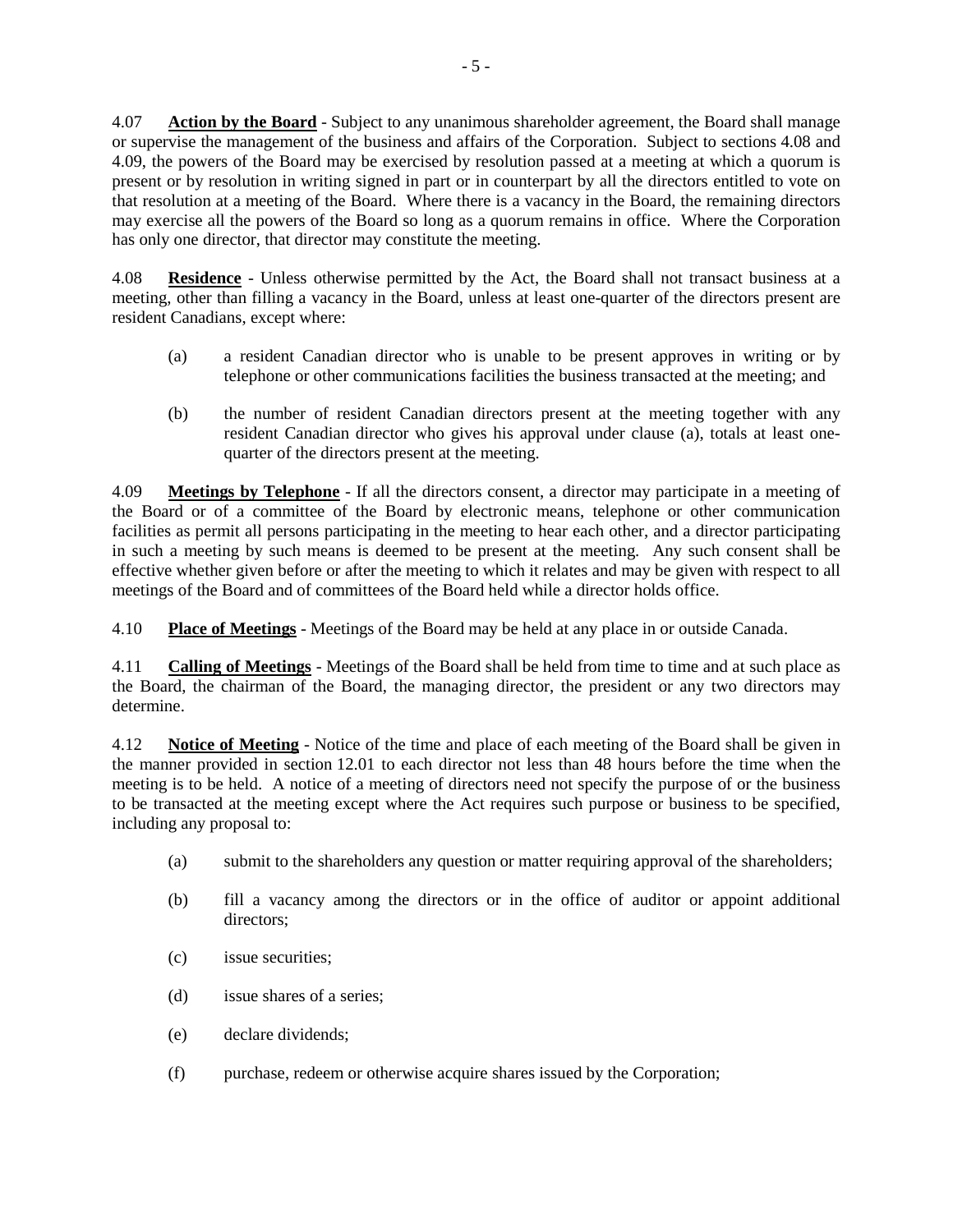- (g) pay a commission for the sale of shares;
- (h) approve a management proxy circular;
- (i) approve a take-over bid circular or directors' circular;
- (j) approve any annual financial statements; or
- (k) adopt, amend or repeal by-laws.

A director may in any manner waive notice of or otherwise consent to a meeting of the Board, and attendance of a director at a meeting constitutes a waiver of notice unless the director is attending for the express purpose of objecting to the transaction of any business on the grounds that the meeting is not lawfully called.

4.13 **First Meeting of New Board** - Provided a quorum of directors is present, each newly elected Board may, without notice, hold its first meeting immediately following the meeting of shareholders at which such Board is elected.

4.14 **Adjourned Meeting** - Notice of an adjourned meeting of the Board is not required if the time and place of the adjourned meeting is announced at the original meeting.

4.15 **Regular Meetings** - The Board may appoint a day or days in any month or months for regular meetings of the Board at a place and hour to be named. A copy of any resolution of the Board fixing the place and time of such regular meetings shall be sent to each director forthwith after being passed, but no other notice shall be required for any such regular meeting except where the Act requires the purpose thereof or the business to be transacted thereat to be specified.

4.16 **Chairman** - The chairman of any meeting of the Board shall be the first mentioned of such of the following officers as have been appointed and who is a director and is present at the meeting: chairman of the Board, managing director, president, or a vice-president. If no such officer is present, the directors present shall choose one of their number to be chairman.

4.17 **Votes to Govern** - At all meetings of the Board every question shall be decided by a majority of the votes cast on the question of those directors entitled to vote. In case of an equality of votes the chairman of the meeting shall not be entitled to a second or casting vote.

4.18 **Conflict of Interest** - A director or officer who is a party to, or who is a director or officer, or an individual acting in a similar capacity, of a party to; or has a material interest in any person who is a party to, a material contract or material transaction or proposed material contract or proposed material transaction with the Corporation shall disclose the nature and extent of his interest at the time and in the manner provided by the Act. Any such contract or transaction or proposed contract or transaction shall be referred to the Board or shareholders for approval in accordance with the Act, even if such contract or transaction is one that in the ordinary course of the Corporation's business would not require approval by the Board or shareholders, and a director interested in a contract or transaction so referred to the Board shall not vote on any resolution to approve the same except as provided by the Act.

4.19 **Remuneration and Expenses** - Subject to the articles and any unanimous shareholder agreement, the directors shall be paid such remuneration for their services as the Board may from time to time determine. The directors shall also be entitled to be reimbursed for travelling and other expenses properly incurred by them in attending meetings of the Board or any committee thereof. Nothing herein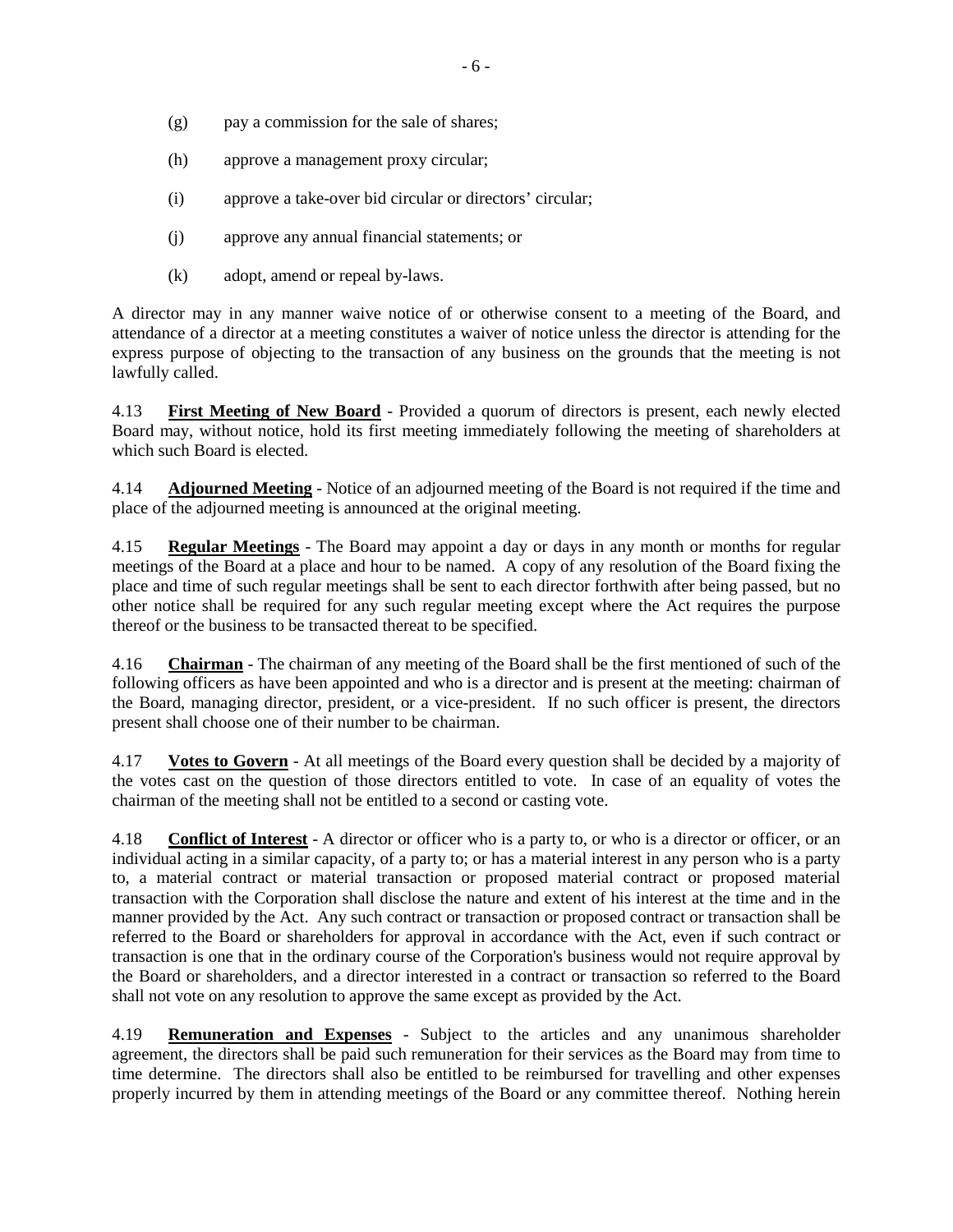contained shall preclude any director from serving the Corporation in any other capacity and receiving remuneration in that capacity.

#### **SECTION 4A NOMINATION OF DIRECTORS**

4A.1 **Definitions** - For purposes of this Section 4A, unless the context otherwise specifies or requires, the following terms shall have the meanings set out below. Any terms not defined in this Section 4A but that are elsewhere defined in the by-laws, shall, for all purposes hereof, have the meanings given to such terms in the by-laws.

"**Affiliate**" has the meaning given to that term in the Act.

"**Applicable Securities Laws**" means the *Securities Act* (Alberta) and the equivalent legislation in the other provinces and territories of Canada, as amended from time to time, the rules, regulations and forms made or promulgated under any such statute and the published national instruments, multilateral instruments, policies, bulletins and notices of the securities commission and similar regulatory authority of each province and territory of Canada.

"**public announcement**" shall mean disclosure in a press release reported by a national news service in Canada, or in a document publicly filed by the Corporation under its profile on the System of Electronic Document Analysis and Retrieval at www.sedar.com.

4A.2 **Nomination Procedures** - Subject only to the Act, Applicable Securities Laws and the articles of the Corporation, only persons who are nominated in accordance with the following procedures shall be eligible for election as directors of the Corporation. Nominations of persons for election to the Board may be made at any annual meeting of shareholders, or at any special meeting of shareholders if one of the purposes for which the special meeting was called, as set out in the notice of meeting, was the election of directors:

- (a) by or at the direction of the Board or an authorized officer of the Corporation, including pursuant to a notice of meeting;
- (b) by or at the direction or request of one or more shareholders pursuant to a proposal made in accordance with the provisions of the Act or a requisition of the shareholders made in accordance with the provisions of the Act; or
- (c) by any person (a "**Nominating Shareholder**") who (i) at the close of business on both the date of the giving of the notice provided for below in this Section 4A and on the record date for notice of such meeting, is entered in the securities register of the Corporation as a holder of one or more shares carrying the right to vote at such meeting or who beneficially owns shares that are entitled to be voted at such meeting and (ii) who has complied with the notice procedures set forth below in this Section 4A.

4A.3 **Timely Notice** - In addition to any other applicable requirements, for a nomination to be made by a Nominating Shareholder, the Nominating Shareholder must have given timely (as described in Section 4A.4 below) notice thereof in proper written form (as described in Section 4A.5 below) to the Corporation, to the attention of the Corporate Secretary at the principal executive offices of the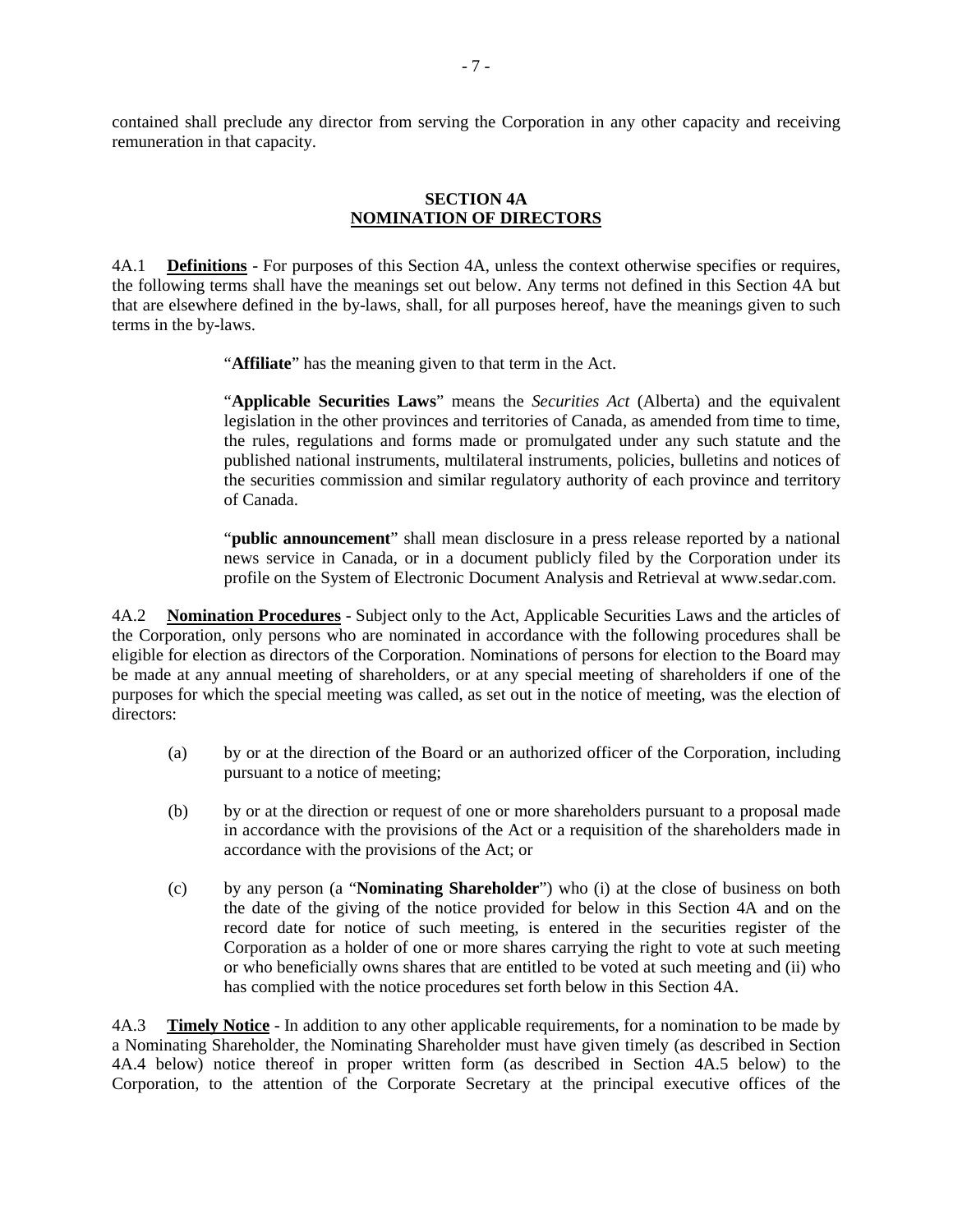Corporation in accordance with this Section 4A even if the Nominating Shareholder has already made such matter the subject of a notice to the shareholders or a public announcement.

4A.4 **Manner of Timely Notice** - To be timely, a Nominating Shareholder's notice to the Corporate Secretary of the Corporation must be made:

- (a) in the case of an annual meeting of shareholders, not less than 30 days prior to the date of the annual meeting of shareholders; provided, however, that in the event that the annual meeting of shareholders is called for a date that is less than 50 days after the date (the "**Notice Date**") on which the first public announcement of the date of the annual meeting was made, notice by the Nominating Shareholder may be made not later than the close of business on the tenth (10th) day following the Notice Date;
- (b) in the case of a special meeting (which is not also an annual meeting) of shareholders called for the purpose of electing directors (whether or not also called for other purposes), not later than the close of business on the fifteenth (15th) day following the day on which the first public announcement of the date of the special meeting of shareholders was made; and
- (c) notwithstanding the foregoing, in the case of an annual meeting of shareholders of the Corporation or a special meeting of shareholders of the Corporation that is not also an annual meeting but is called for the purpose of electing directors (whether or not also called for other purposes) where "notice-and-access" (as defined in National Instrument 54-101 - *Communication with Beneficial Owners of Securities of a Reporting Issuer*) is used for delivery of proxy-related materials and the Notice Date is not less than 50 days before the date of the meeting, not less than 40 days prior to the date of the meeting.

4A.5 **Proper Form of Notice** - To be in proper written form, a Nominating Shareholder's notice to the Corporate Secretary of the Corporation must set forth:

- (a) as to each person whom the Nominating Shareholder proposes to nominate for election as a director:
	- (i) the name, age, citizenship, business address and residence address of the person;
	- (ii) the principal occupation or employment of the person for the past five years;
	- (iii) the class or series and number of shares in the capital of the Corporation which are controlled, or which are owned beneficially or of record by the person as of the record date for the meeting of shareholders and as of the date of such notice, and
	- (iv) full particulars regarding any contract, agreement, arrangement, understanding or relationship (collectively, "**Arrangements**"), including without limitation financial, compensation and indemnity related Arrangements, between the proposed nominee or any associate or Affiliate of the proposed nominee and (A) any Nominating Shareholder or any of its representatives or (B) any other person or company relating to the proposed nominee's nomination for election, or potential service, as a director of the Corporation; and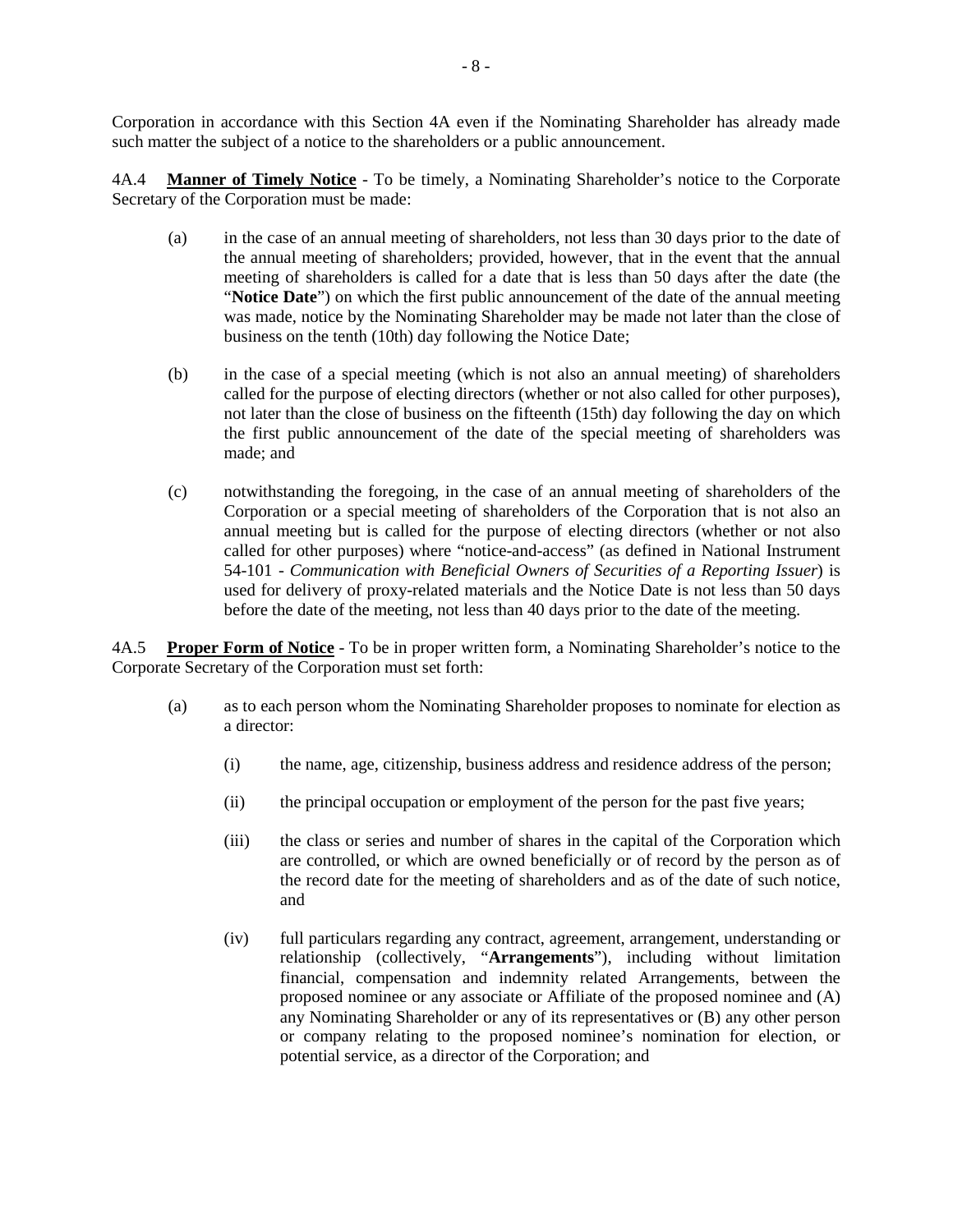(v) any other information relating to the person that would be required to be disclosed in a dissident's proxy circular in connection with solicitations of proxies for election of directors pursuant to the Act and Applicable Securities Laws.

and

- (b) as to the Nominating Shareholder giving the notice:
	- (i) the number of securities of each class of voting securities of the Corporation beneficially owned, or controlled or directed, directly or indirectly, by such person or any other person with whom such person is acting jointly or in concert with respect to the Corporation or any of its securities, as of the record date for the meeting and as of the date of such notice;
	- (ii) details regarding any proxy or Arrangement pursuant to which such Nominating Shareholder has a right to vote any shares of the Corporation; and
	- (iii) any other information relating to such Nominating Shareholder that would be required to be made in a dissident's proxy circular in connection with solicitations of proxies for election of directors pursuant to the Act and Applicable Securities Laws.

4A.6 **Power of the Chair** - The chairman of any shareholder meeting shall have the power and duty to determine whether a nomination was made in accordance with the procedures set forth in this Section 4A and, if any proposed nomination is not in compliance with this Section 4A, to declare that such defective nomination shall be disregarded.

4A.7 **Delivery of Notice** - Notwithstanding any other provision of the by-laws, notice given to the Corporate Secretary of the Corporation pursuant to this Section 4A may only be given by personal delivery, facsimile transmission or by email (at such email address as stipulated on the Corporation's website from time to time for purposes of this notice), and shall be deemed to have been given and made only at the time it is served by personal delivery, email (at the address as aforesaid) or sent by facsimile transmission (provided that receipt of confirmation of such transmission has been received) to the Corporate Secretary at the address of the principal executive offices of the Corporation; provided that if such delivery or electronic communication is made on a day which is a not a business day or later than 5:00 p.m. (Calgary time) on a day which is a business day, then such delivery or electronic communication shall be deemed to have been made on the subsequent day that is a business day.

4A.8 **Waiver** - Notwithstanding the foregoing, the Board may, in its sole discretion, waive any requirement in this Section 4A.

#### **SECTION 5 COMMITTEES**

5.01 **Committee of Directors** - Unless otherwise permitted by the Act, the Board may appoint a managing director who must be a resident Canadian or a committee of directors, however designated, and delegate to such managing director or committee any of the powers of the Board except those which, under the Act, a managing director or a committee of directors has no authority to exercise.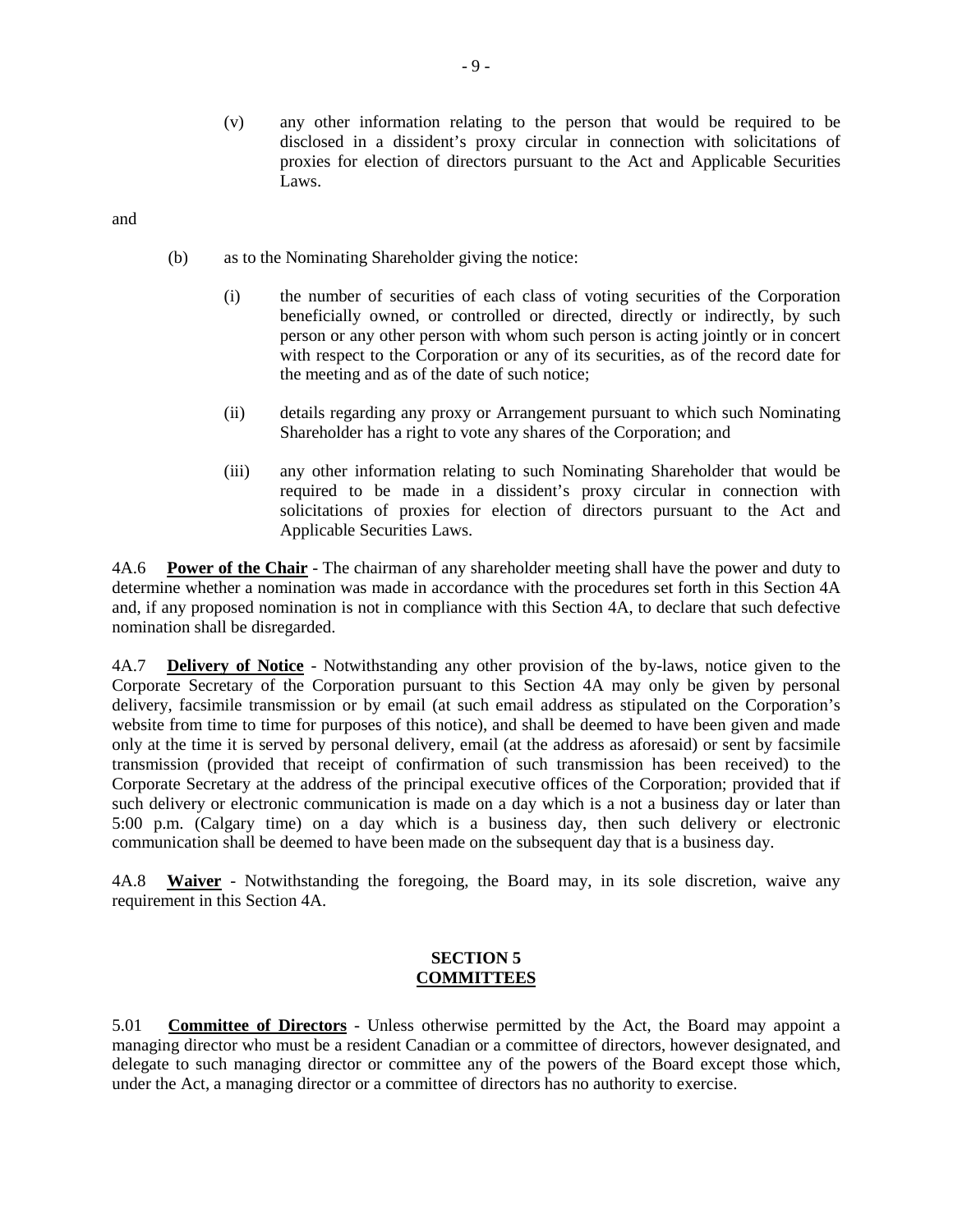5.02 **Transaction of Business** - Subject to the provisions of section 4.09, the powers of a committee of directors may be exercised by a meeting at which a quorum is present or by resolution in writing signed by all the members of such committee who would have been entitled to vote on that resolution at a meeting of the committee. Meetings of such committee may be held at any place in or outside Canada.

5.03 **Advisory Committees** - The Board may from time to time appoint such other committees as it may deem advisable, but the functions of any such other committees shall be advisory only.

5.04 **Procedure** - Unless otherwise determined by the Board, each committee shall have the power to fix its quorum at not less than a majority of its members, to elect its chairman and to regulate its procedure.

5.05 **Audit Committee** - When required by the Act the Board shall, and at any other time the Board may, appoint annually from among its number an Audit Committee to be composed of not fewer than three (3) directors of whom a majority shall not be officers or employees of the Corporation or its affiliates. The Audit Committee shall have the powers and duties provided in the Act and any other powers delegated by the Board.

#### **SECTION 6 OFFICERS**

6.01 **Appointment** - Subject to the articles and any unanimous shareholder agreement, the Board may from time to time appoint a president, chief executive officer, chief financial officer, one or more vicepresidents (to which title may be added words indicating seniority or function), a secretary, a treasurer and such other officers as the Board may determine, including one or more assistants to any of the officers so appointed. The Board may specify the duties of and, in accordance with this by-law and subject to the provisions of the Act, the articles and any unanimous shareholder agreement, delegate to such officers powers to manage the business and affairs of the Corporation. Subject to sections 6.02 and 6.03, an officer may but need not be a director and one person may hold more than one office.

6.02 **Chairman of the Board** - The Board may from time to time also appoint a chairman of the Board who shall be a director. If appointed, the Board may assign to him any of the powers and duties that are by any provisions of this by-law assigned to the managing director or to the president; and he shall, subject to the provisions of the Act, have such other powers and duties as the Board may specify. During the absence or disability of the chairman of the Board, his duties shall be performed and his powers exercised by the managing director, if any, or by the president.

6.03 **Managing Director** - The Board may from time to time appoint a managing director who shall be a director. If appointed, he shall have such powers and duties as the Board may specify.

6.04 **President** - If appointed, the president shall be subject to the authority of the Board, shall have general supervision of the business of the Corporation; and he shall have such other powers and duties as the Board may specify. During the absence or disability of the president, or if no president has been appointed, the managing director or chief executive officer shall also have the powers and duties of that office.

6.05 **Vice-President** - A vice-president shall have such powers and duties as the Board or the chief executive officer may specify.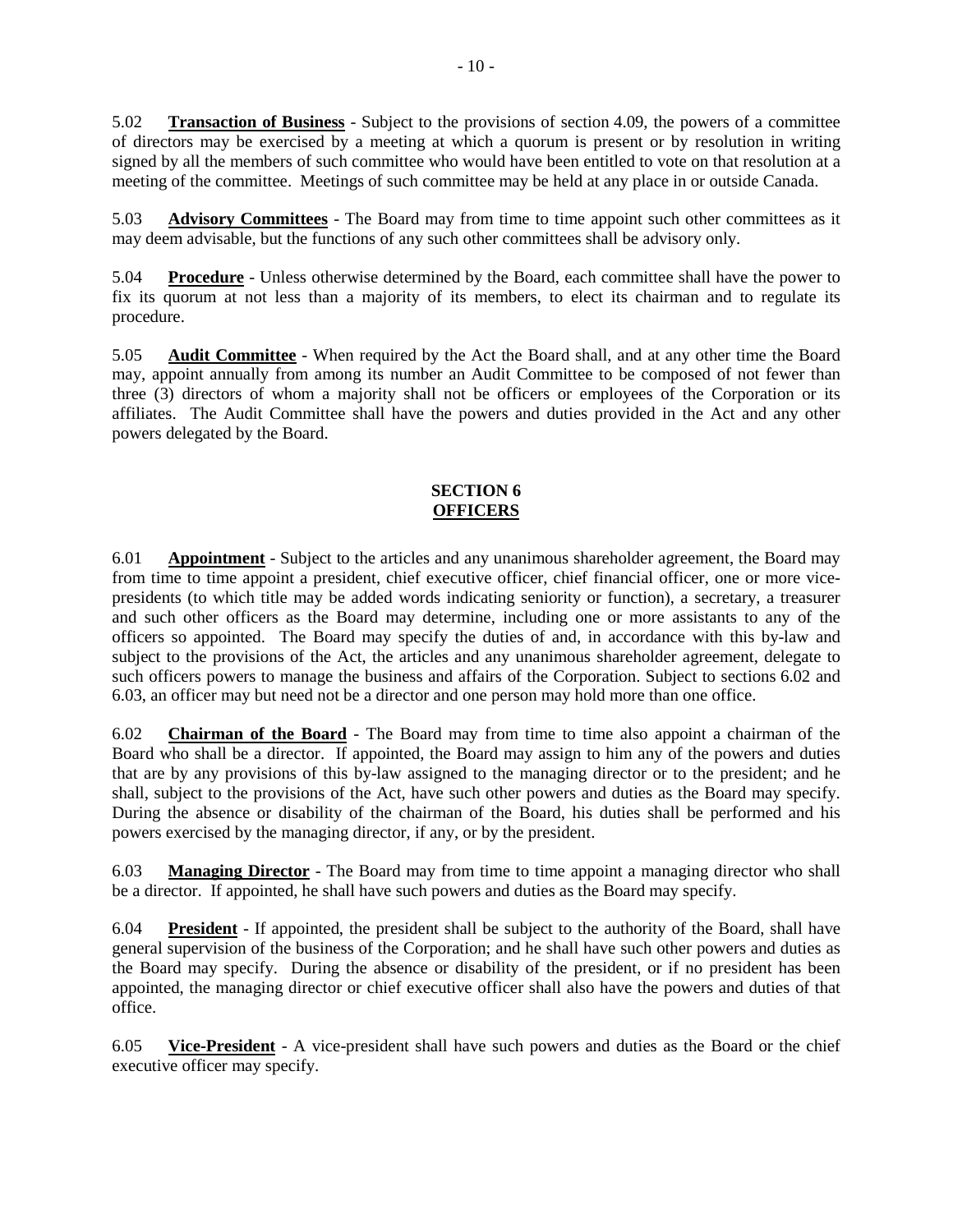6.06 **Secretary** - The secretary, if invited by the Board, will attend meetings of the Board, shareholders and committees of the Board and shall participate in areas of discussion that have been outlined by the Board and he shall have such other powers and duties as the Board or the chief executive officer may specify.

6.07 **Treasurer** - The treasurer shall keep proper accounting records in compliance with the Act and shall be responsible for the deposit of money, the safekeeping of securities and the disbursement of the funds of the Corporation; he shall render to the Board whenever required an account of all his transactions as treasurer and of the financial position of the Corporation; and he shall have such other powers and duties as the Board or the chief executive officer may specify.

6.08 **Powers and Duties of Other Officers** - The powers and duties of all other officers shall be such as the terms of their engagement call for or as the Board or the chief executive officer may specify. Any of the powers and duties of an officer to whom an assistant has been appointed may be exercised and performed by such assistant, unless the Board or the chief executive officer otherwise directs.

6.09 **Variation of Powers and Duties** - The Board may from time to time and subject to the provisions of the Act, vary, add to or limit the powers and duties of any officer.

6.10 **Term of Office** - The Board, in its discretion, may remove any officer of the Corporation, without prejudice to such officer's rights under any employment contract. Otherwise each officer appointed by the Board shall hold office until his successor is appointed.

6.11 **Terms of Employment and Remuneration** - The terms of employment and the remuneration of officers appointed by the Board shall be settled by the Board from time to time.

6.12 **Conflict of Interest** - An officer shall disclose his interest in any material contract or material transaction or proposed material contract or proposed material transaction with the Corporation in accordance with section 4.18.

6.13 **Agents and Attorneys** - The Board shall have power from time to time to appoint agents or attorneys for the Corporation in or outside Canada with such powers of management or otherwise (including the power to sub-delegate) as may be thought fit.

6.14 **Fidelity Bonds** - The Board may require such officers, employees and agents of the Corporation as the Board deems advisable to furnish bonds for the faithful discharge of their powers and duties, in such form and with such surety as the Board may from time to time determine.

## **SECTION 7 PROTECTION OF DIRECTORS, OFFICERS AND OTHERS**

7.01 **Limitation of Liability** - No director or officer shall be liable for the acts, receipts, neglects or defaults of any other director or officer or employee, or for joining in any receipt or other act for conformity, or for any loss, damage or expense happening to the Corporation through the insufficiency or deficiency of title to any property acquired for or on behalf of the Corporation, or for the insufficiency or deficiency of any security in or upon which any of the moneys of the Corporation shall be invested, or for any loss or damage arising from the bankruptcy, insolvency or tortious acts of any person with whom any of the moneys, securities or effects of the Corporation shall be deposited, or for any loss occasioned by any error of judgment or oversight on his part, or for any other loss, damage or misfortune whatever which shall happen in the execution of the duties of his office or in relation thereto, unless the same are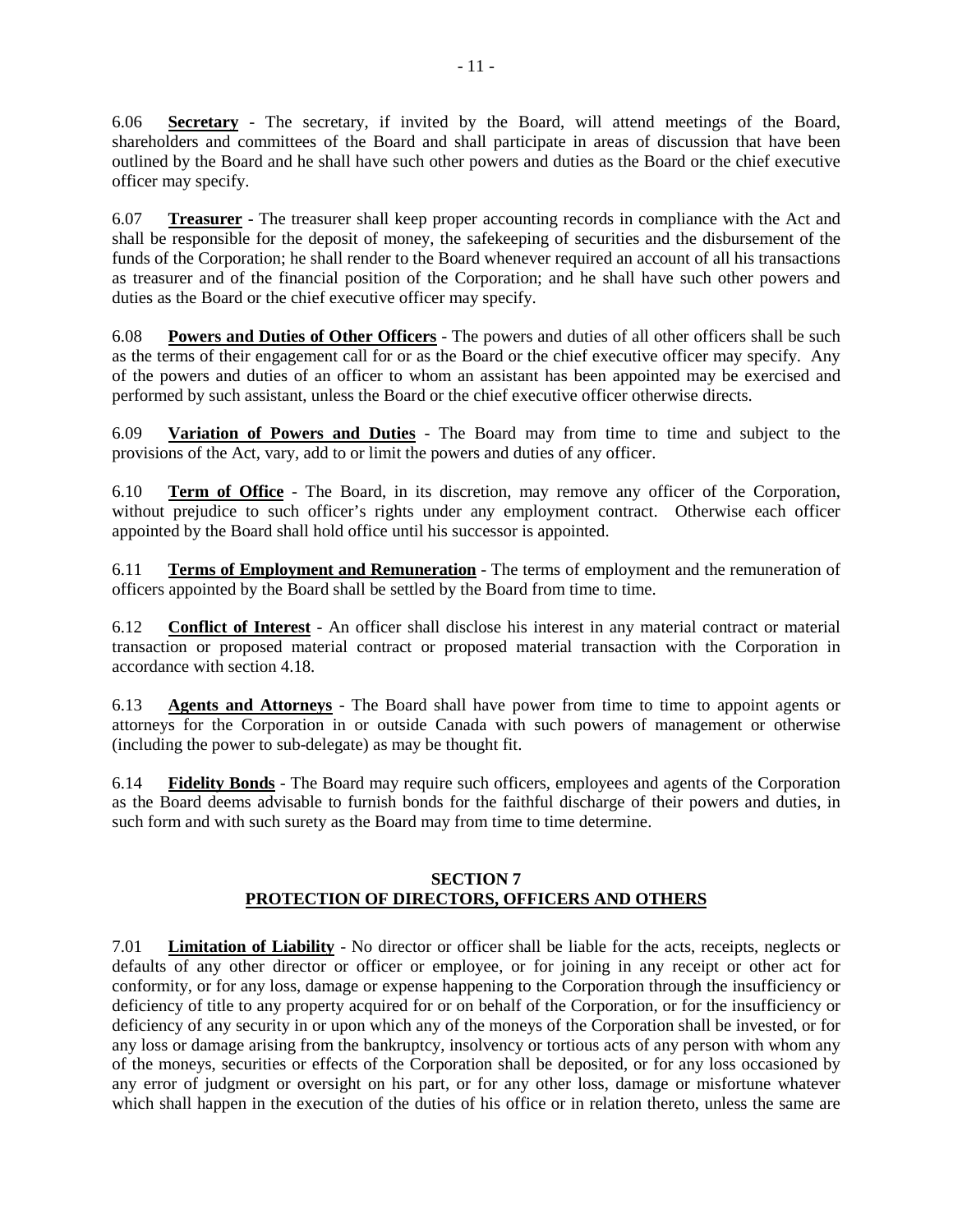occasioned by his own wilful neglect or default; provided that nothing herein shall relieve any director or officer from the duty to act in accordance with the Act and the Regulations or from liability for any breach thereof.

7.02 **Indemnity** - Subject to the limitations contained in the Act, the Corporation shall indemnify a director or officer, a former director or officer, or a person who acts or acted at the Corporation's request as a director or officer, or an individual acting in a similar capacity, of another entity, against all costs, charges and expenses, including an amount paid to settle an action or satisfy a judgment, reasonably incurred by him in respect of any civil, criminal, administrative, investigative or other proceeding in which he is involved because of that association with the Corporation or other entity, if

- (a) he acted honestly and in good faith with a view to the best interests of the Corporation; and
- (b) in the case of a criminal or administrative action or proceeding that is enforced by a monetary penalty, he had reasonable grounds for believing that his conduct was lawful.

7.03 **Insurance** - Subject to the limitations contained in the Act, the Corporation may purchase and maintain such insurance for the benefit of its directors and officers as such, as the Board may from time to time determine.

# **SECTION 8 SHARES**

8.01 **Allotment** - Subject to the Act, the articles and any unanimous shareholder agreement, the Board may from time to time allot or grant options to purchase the whole or any part of the authorized and unissued shares of the Corporation at such times and to such persons and for such consideration as the Board shall determine, provided that no share shall be issued until it is fully paid as prescribed by the Act.

8.02 **Commissions** - The Board may from time to time authorize the Corporation to pay a reasonable commission to any person in consideration of his purchasing or agreeing to purchase shares of the Corporation, whether from the Corporation or from any other person, or procuring or agreeing to procure purchasers for any such shares.

8.03 **Registration of Transfer** - Subject to the provisions of the Act, no transfer of shares shall be registered in a securities register except upon presentation of the certificate representing such shares with a transfer endorsed thereon or delivered therewith duly executed by the registered holder or by his attorney or successor duly appointed, together with such reasonable assurance or evidence of signature, identification and authority to transfer as the Board may from time to time prescribe, upon payment of all applicable taxes and any fees prescribed by the Board, upon compliance with such restrictions on transfer as are authorized by the articles and upon satisfaction of any lien referred to in section 8.05.

8.04 **Transfer Agents and Registrars** - The Board may from time to time appoint a registrar to maintain the securities register and a transfer agent to maintain the register of transfers and may also appoint one or more branch registrars to maintain branch securities registers and one or more branch transfer agents to maintain branch registers of transfers, but one person may be appointed both registrar and transfer agent. The Board may at any time terminate any such appointment.

8.05 **Lien for Indebtedness** - If the articles provide that the Corporation shall have a lien on shares registered in the name of a shareholder indebted to the Corporation, such lien may be enforced, subject to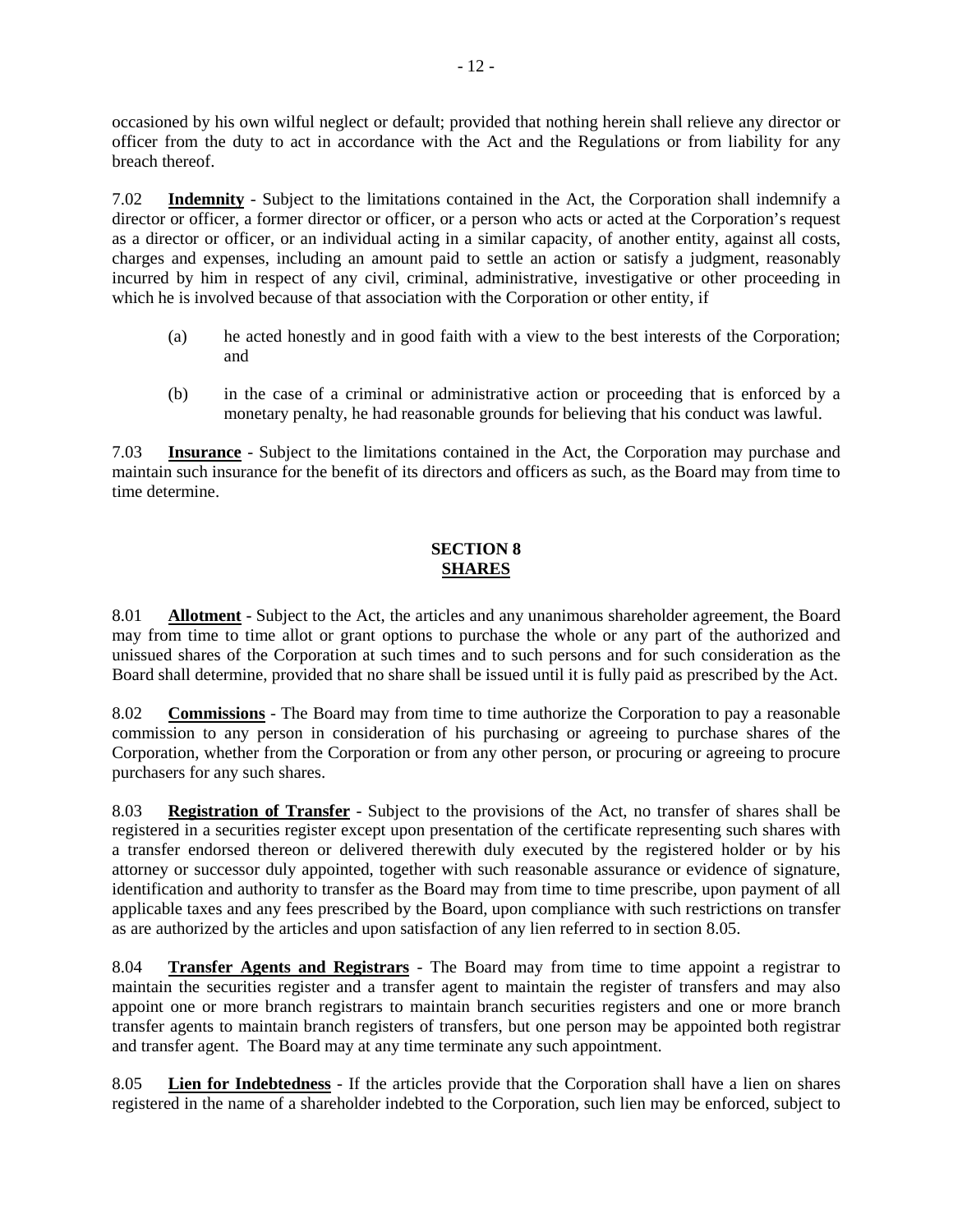any other provision of the articles and to any unanimous shareholder agreement, by the sale of the shares thereby affected or by any other action, suit, remedy or proceeding authorized or permitted by law or by equity and, pending such enforcement, the Corporation may refuse to register a transfer of the whole or any part of such shares.

8.06 **Non-recognition of Trusts** - Subject to the provisions of the Act, the Corporation shall treat as absolute owner of any share the person in whose name the share is registered in the securities register as if that person had full legal capacity and authority to exercise all rights of ownership, irrespective of any indication to the contrary through knowledge or notice or description in the Corporation's records or on the share certificate.

8.07 **Security Certificates** - Every holder of one or more securities of the Corporation shall be entitled, at his option, to a security certificate, or to a non-transferable written acknowledgement of his right to obtain a security certificate, stating the number and class or series of securities held by him as shown on the securities register. Security certificates and acknowledgements of a shareholder's right to a security certificate, respectively, shall be in such form as the Board shall from time to time approve. Any security certificate shall be signed in accordance with section 2.02 and need not be under the corporate seal; provided that, unless the Board otherwise determines, certificates representing securities in respect of which a transfer agent and/or registrar has been appointed shall not be valid unless countersigned by or on behalf of such transfer agent and/or registrar. The signature of one of the signing officers or, in the case of security certificates which are not valid unless countersigned by or on behalf of the transfer agent and/or registrar, the signatures of both signing officers, may be printed or mechanically reproduced in facsimile upon security certificates and every such facsimile signature shall for all purposes be deemed to be the signature of the officer whose signature it reproduces and shall be binding upon the Corporation. A security certificate executed as aforesaid shall be valid notwithstanding that one or both of the officers whose facsimile signature appears thereon no longer holds office at the date of issue of the certificate.

8.08 **Replacement of Security Certificates** - The Board or any officer or agent designated by the Board may in its or his discretion direct the issue of a new security certificate in lieu of and upon cancellation of a security certificate that has been mutilated or in substitution for a security certificate claimed to have been lost, destroyed or wrongfully taken on payment of such fee, not exceeding the amount prescribed by the Regulations, and on such terms as to indemnity, reimbursement of expenses and evidence of loss and of title as the Board may from time to time prescribe, whether generally or in any particular case.

8.09 **Joint Securityholders** - If two or more persons are registered as joint holders of any security, the Corporation shall not be bound to issue more than one certificate in respect thereof, and delivery of such certificate to one of such persons shall be sufficient delivery to all of them. Any one of such persons may give effectual receipts for the certificate issued in respect thereof or for any dividend, bonus, return of capital or other money payable or warrant issuable in respect of such security.

8.10 **Deceased Shareholders** - In the event of the death of a holder, or of one of the joint holders, of any security, the Corporation shall not be required to make any entry in the securities register in respect thereof or to make payment of any dividends thereon except upon production of all such documents as may be required by law and upon compliance with the reasonable requirements of the Corporation and its transfer agents.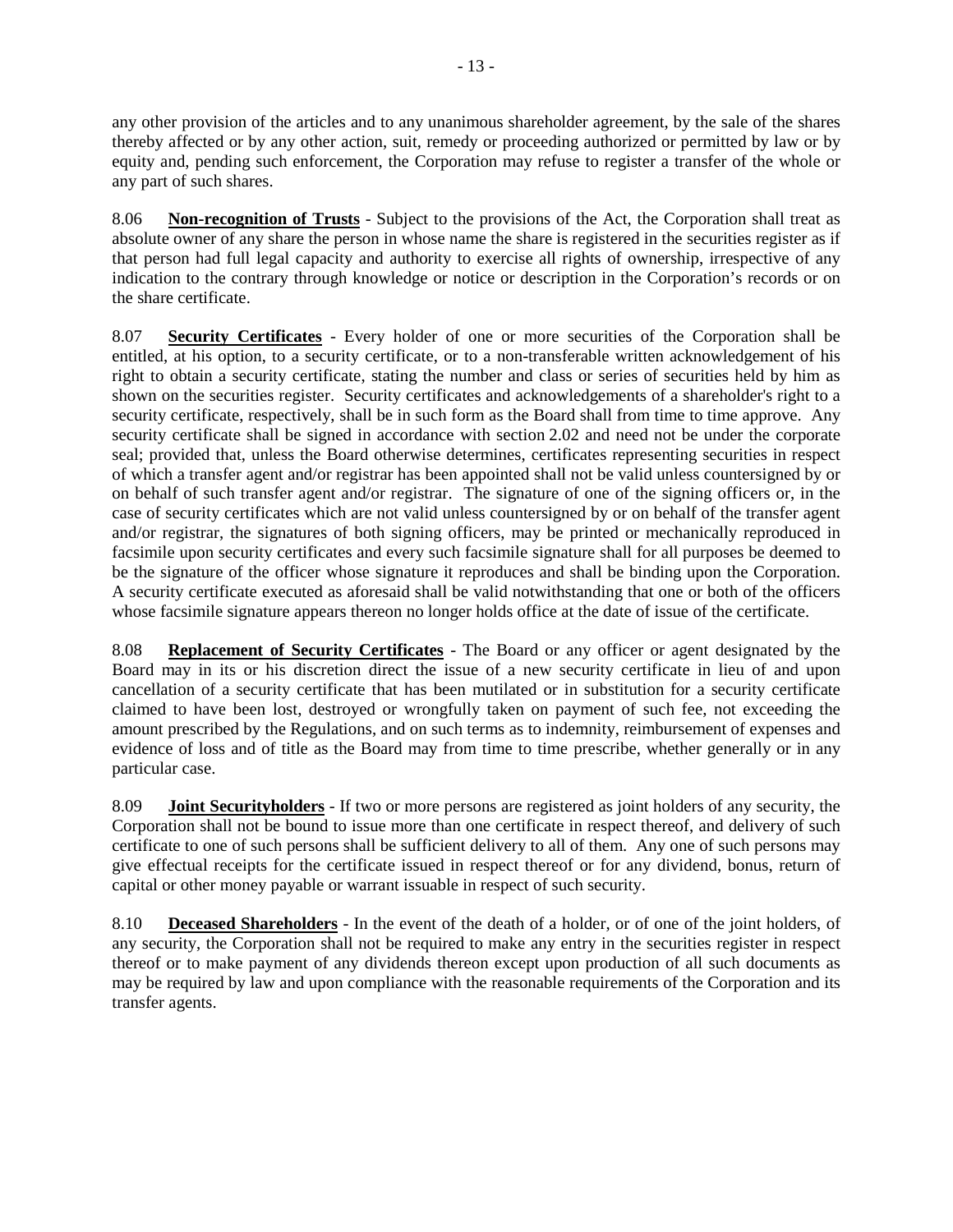#### **SECTION 9 DIVIDENDS AND RIGHTS**

9.01 **Dividends** - Subject to the provisions of the Act, the Board may from time to time declare dividends payable to the shareholders according to their respective rights and interests in the Corporation. Dividends may be paid in money or property or by issuing fully paid shares of the Corporation.

9.02 **Dividend Cheques** - A dividend payable in cash shall be paid by cheque drawn on the Corporation's bankers or one of them to the order of each registered holder of shares of the class or series in respect of which it has been declared and mailed by prepaid ordinary mail to such registered holder at his recorded address, unless such holder otherwise directs. In the case of joint holders the cheque shall, unless such joint holders otherwise direct, be made payable to the order of all of such joint holders and mailed to them at their recorded address. The mailing of such cheque as aforesaid, unless the same is not paid on due presentation, shall satisfy and discharge the liability for the dividend to the extent of the sum represented thereby plus the amount of any tax which the Corporation is required to and does withhold.

9.03 **Non-receipt of Cheques** - In the event of non-receipt of any dividend cheque by the person to whom it is sent as aforesaid, the Corporation shall issue to such person a replacement cheque for a like amount on such terms as to indemnity, reimbursement of expenses and evidence of non-receipt and of title as the Board may from time to time prescribe, whether generally or in any particular case.

9.04 **Record Date for Dividends and Rights** - The Board may fix in advance a date, preceding by not more than 60 days, or such other period as may be prescribed by the Act or the Regulations, the date for the payment of any dividend or the date for the issue of any warrant or other evidence of right to subscribe for securities of the Corporation, as a record date for the determination of the persons entitled to receive payment of such dividend or to exercise the right to subscribe for such securities provided that notice of any such record date is given, not less than 7 days or such other period as may be prescribed by the Act or the Regulations before such record date, by newspaper advertisement in the manner provided in the Act. Where no record date is fixed in advance as aforesaid, the record date for the determination of the persons entitled to receive payment of any dividend or to exercise the right to subscribe for securities of the Corporation shall be at the close of business on the day on which the resolution relating to such dividend or right to subscribe is passed by the Board.

9.05 **Unclaimed Dividends** - Any dividend unclaimed after a period of 3 years from the date on which the same has been declared to be payable shall be forfeited and shall revert to the Corporation.

#### **SECTION 10 MEETINGS OF SHAREHOLDERS**

10.01 **Annual Meetings** - The annual meeting of shareholders shall be held at such time in each year and, subject to section 10.03, at such place as the Board, the chairman of the Board, the managing director or the president may from time to time determine, for the purpose of considering the financial statements and reports required by the Act to be placed before the annual meeting, electing directors, appointing auditors and for the transaction of such other business as may properly be brought before the meeting.

10.02 **Special Meetings** - The Board, the chairman of the Board, the managing director or the president shall have power to call a special meeting of shareholders at any time.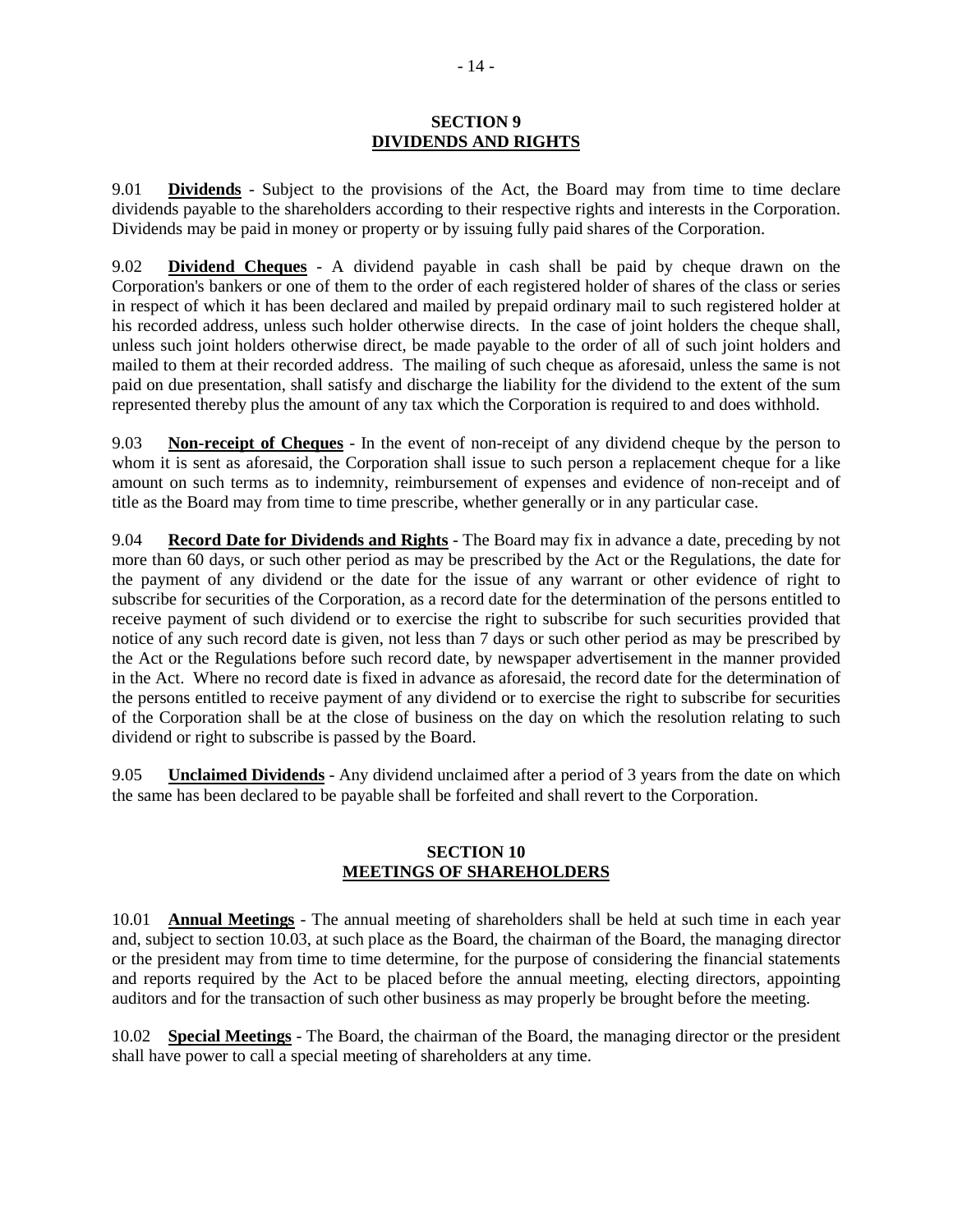10.03 **Place of Meetings** - Meetings of shareholders shall be held at the registered office of the Corporation or elsewhere in the province in which the registered office is situate or, if the Board shall so determine, at some other place in Canada or at some place outside Canada if such place is specified in the articles or, if all the shareholders entitled to vote at the meeting so agree.

10.04 **Meeting Held by Electronic Means** - Notwithstanding Section 10.03, if the directors or shareholders of the Corporation call a meeting of shareholders pursuant to the Act, those directors or shareholders, as the case may be, may determine that the meeting shall be held, in accordance with the Act and the Regulations, entirely by means of a telephonic, electronic or other communication facility that permits all participants to communicate adequately with each other during the meeting.

10.05 **Participation by Electronic Means** - If the Corporation chooses to make available a telephonic, electronic or other communication facility that permits all participants to communicate adequately with each other during a meeting of shareholders, any person entitled to attend such meeting may participate in the meeting by means of such telephonic, electronic or other communication facility in the manner provided by the Act and the Regulations. A person participating in a meeting by such means is deemed to be present at the meeting.

10.06 **Notice of Meetings** - Notice of the time and place of each meeting of shareholders shall be given in the manner provided in section 12.01 not less than 21 nor more than 60 days before the date of the meeting or such other period as may be prescribed by the Act or the Regulations, to each director, to the auditor and to each shareholder who at the close of business on the record date for notice, if any, is entered in the securities register as the holder of one or more shares carrying the right to vote at the meeting. Notice of a meeting of shareholders called for any purpose other than consideration of the financial statements and auditors report, election of directors and appointment of auditors shall state the nature of such business in sufficient detail to permit the shareholder to form a reasoned judgment thereon and shall state the text of any special resolution to be submitted to the meeting. A shareholder may in any manner waive notice of or otherwise consent to a meeting of shareholders.

10.07 **List of Shareholders Entitled to Notice** - The Corporation shall prepare a list of shareholders entitled to receive notice of the meeting, arranged in alphabetical order and showing the number of shares entitled to vote at the meeting held by each shareholder. If a record date for the meeting is fixed pursuant to section 10.06, the shareholders listed shall be those registered at the close of business on a day not later than 10 days after such record date and the list shall be prepared no later than 10 days after the record date. If no record date is fixed, the shareholders listed shall be those registered at the close of business on the day immediately preceding the day on which notice of the meeting is given, or where no such notice is given, the day on which the meeting is held. The list shall be available for examination by any shareholder during usual business hours at the registered office of the Corporation or at the place where the securities register is kept and at the place where the meeting is held.

10.08 **Record Date for Notice** - The Board may fix in advance a record date, preceding the date of any meeting of shareholders by not more than 60 days and not less than 21 days, or such other period as may be prescribed by the Regulations, for the determination of the shareholders entitled to notice of or to vote at the meeting, provided that notice of any such record date is given, not less than 7 days before such record date, or such other period as may be prescribed by the Regulations, by newspaper advertisement in the manner provided in the Act. If no record date is so fixed, the record date for the determination of the shareholders entitled to notice of or to vote at the meeting shall be the close of business on the last business day immediately preceding the day on which the notice is sent or if no notice is sent, the day on which the meeting is held.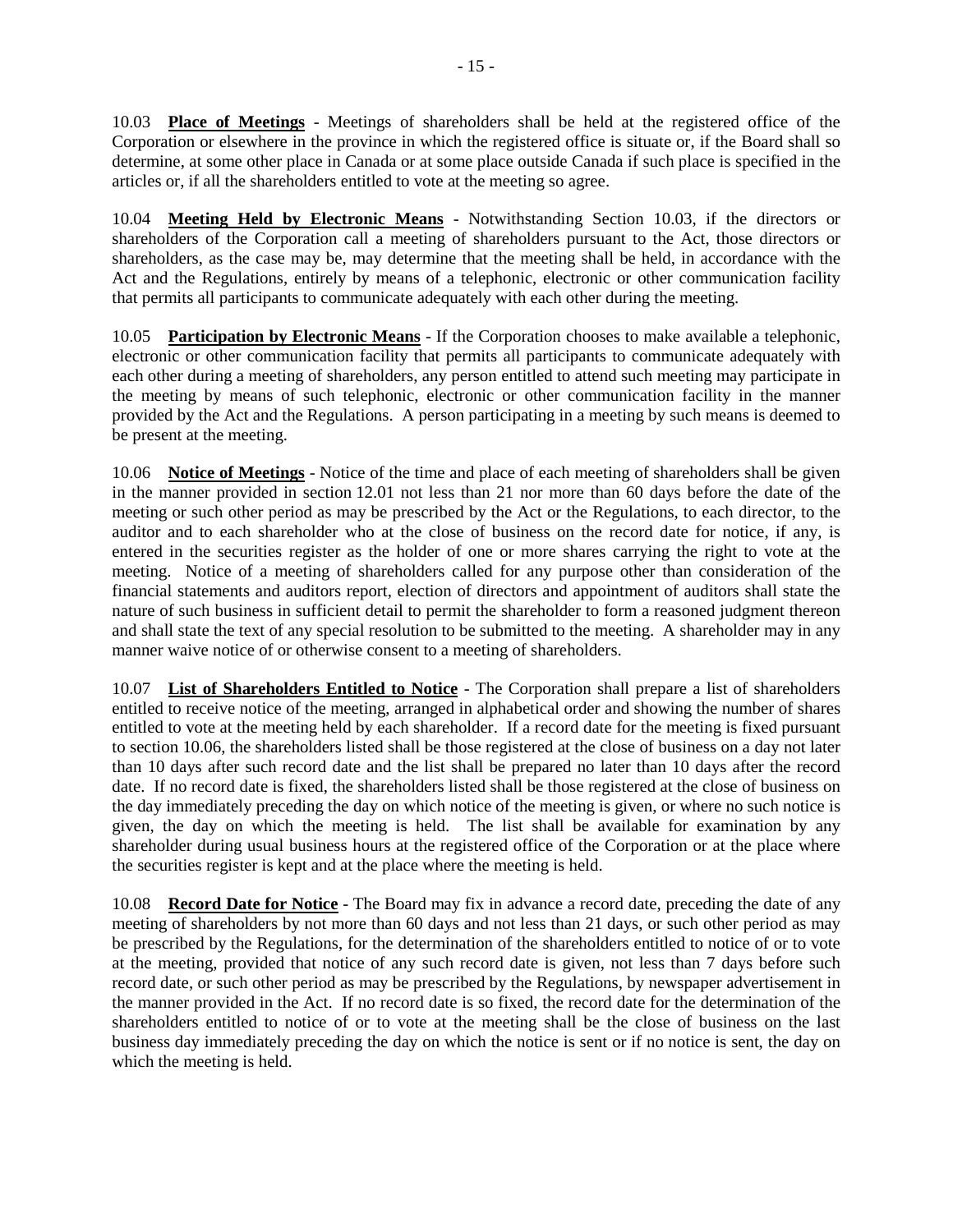10.09 **Meetings Without Notice** - A meeting of shareholders may be held without notice at any time and place permitted by the Act (a) if all the shareholders entitled to vote thereat are present in person or represented by proxy or if those not present or represented by proxy waive notice of or otherwise consent to such meeting being held, and (b) if the auditors and the directors are present or waive notice of or otherwise consent to such meeting being held. At such a meeting any business may be transacted which the Corporation at a meeting of shareholders may transact. If the meeting is held at a place outside Canada, shareholders not present or represented by proxy, but who have waived notice of or otherwise consented to such meeting, shall also be deemed to have consented to the meeting being held at such place.

10.10 **Chairman, Secretary and Scrutineers** - The chairman of any meeting of shareholders shall be the first mentioned of such of the following officers as have been appointed and who is present at the meeting: chairman of the Board, chief executive officer, president, managing director, or a vice-president who is a shareholder. If no such officer is present within 15 minutes from the time fixed for the commencement of the meeting, the persons present and entitled to vote shall choose one of their number to be chairman. If the secretary of the Corporation is absent, the chairman shall appoint some person, who need not be a shareholder, to act as secretary of the meeting. If desired, one or more scrutineers, who need not be shareholders, may be appointed by a resolution or by the chairman with the consent of the meeting.

10.11 **Persons Entitled to be Present** - The only persons entitled to be present at a meeting of shareholders shall be those entitled to vote thereat, the directors and auditors of the Corporation and others who, although not entitled to vote, are entitled or required under any provision of the Act or the articles or by-laws to be present at the meeting. Any other person may be admitted only on the invitation of the chairman of the meeting or with the consent of the meeting.

10.12 **Quorum** - A quorum for the transaction of business at any meeting of shareholders shall consist of at least two persons holding or representing by proxy not less than twenty-five (25%) percent of the outstanding shares of the Corporation entitled to vote at the meeting.

If a quorum is not present at the opening of any meeting of shareholders, the shareholders present may adjourn the meeting to a fixed time and place, but may not transact any other business. If a meeting of shareholders is adjourned by one or more adjournments for an aggregate of less than 30 days it is not necessary to give notice of the adjourned meeting other than by announcement at the time of an adjournment. If a meeting of shareholders is adjourned by one or more adjournments for an aggregate of more than 29 days and not more than 90 days, notice of the adjourned meeting shall be given as for an original meeting but the management of the Corporation shall not be required to send a form of proxy in the form prescribed by the Act to each shareholder who is entitled to receive notice of the meeting. Those shareholders present at any duly adjourned meeting shall constitute a quorum.

10.13 **Right to Vote** - Subject to the provisions of the Act as to authorized representatives of any other body corporate, at any meeting of shareholders in respect of which the Corporation has prepared the list referred to in section 10.07, every person who is named in such list shall be entitled to vote the shares shown thereon opposite his name except, where the Corporation has fixed a record date in respect of such meeting pursuant to section 10.08, to the extent that such person has transferred any of his shares after such record date and the transferee, upon producing properly endorsed certificates evidencing such shares or otherwise establishing that he owns such shares, demands not later than 10 days before the meeting that his name be included to vote the shares at the meeting. In the absence of a list prepared as aforesaid in respect of a meeting of shareholders, every person shall be entitled to vote at the meeting who at that time is entered in the securities register as the holder of one or more shares carrying the right to vote at such meeting.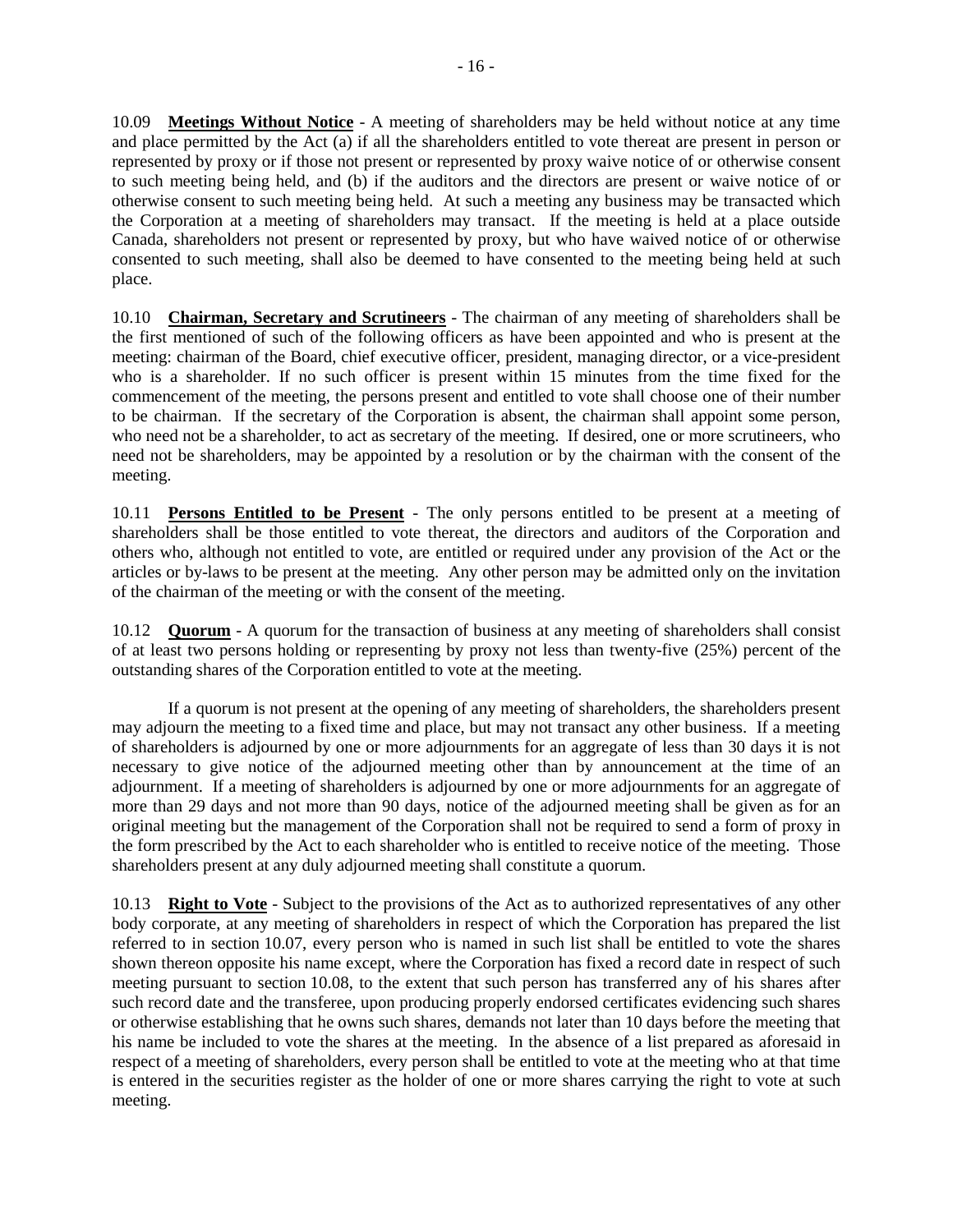10.14 **Proxies** - Every shareholder entitled to vote at a meeting of shareholders may appoint a proxyholder, or one or more alternate proxyholders, who need not be shareholders, to attend and act at the meeting in the manner and to the extent authorized and with the authority conferred by the proxy. A proxy shall be in writing executed by the shareholder or his attorney and shall conform with the requirements of the Act.

10.15 **Time for Deposit of Proxies** - The Board may specify in a notice calling a meeting of shareholders a time, preceding the time of such meeting by not more than 48 hours exclusive of nonbusiness days, before which time proxies to be used at such meeting must be deposited. A proxy shall be acted upon only if, prior to the time so specified, it shall have been deposited with the Corporation or an agent thereof specified in such notice or, if no such time is specified in such notice, unless it has been received by the secretary of the Corporation or by the chairman of the meeting or any adjournment thereof prior to the time of voting.

10.16 **Joint Shareholders** - If two or more persons hold shares jointly, one of them present in person or represented by proxy at a meeting of shareholders may, in the absence of the other or others, vote the shares; but if two or more of those persons are present in person or represented by proxy and vote, they shall vote as one on the shares jointly held by them.

10.17 **Votes to Govern** - At any meeting of shareholders every question shall, unless otherwise required by the articles or by-laws or by law, be determined by the majority of the votes cast on the question. In case of an equality of votes either upon a show of hands or upon a poll, the chairman of the meeting shall not be entitled to a second or casting vote.

10.18 **Show of Hands** - Subject to the provisions of the Act, any question at a meeting of shareholders shall be decided by a show of hands or any other manner permitted by the Act unless a ballot thereon is required or demanded as hereinafter provided. Upon a show of hands every person who is present and entitled to vote shall have one vote. Whenever a vote by show of hands shall have been taken upon a question, unless a ballot thereon is so required or demanded, a declaration by the chairman of the meeting that the vote upon the question has been carried or carried by a particular majority or not carried and an entry to that effect in the minutes of the meeting shall be prima facie evidence of the fact without proof of the number or proportion of the votes recorded in favour of or against any resolution or other proceeding in respect of the said question, and the result of the vote so taken shall be the decision of the shareholders upon the said question.

10.19 **Ballots** - On any question proposed for consideration at a meeting of shareholders, and whether or not a show of hands or other form of voting has been taken thereon, any shareholder or proxyholder entitled to vote at the meeting may require or demand a ballot. A ballot so required or demanded shall be taken in such manner as the chairman shall direct. A requirement or demand for a ballot may be withdrawn at any time prior to the taking of the ballot. If a ballot is taken each person present shall be entitled, in respect of the shares which he is entitled to vote at the meeting upon the question, to that number of votes provided by the Act or the articles, and the result of the ballot so taken shall be the decision of the shareholders upon the said question.

10.20 **Electronic Voting** - If the Corporation chooses to make available a telephonic, electronic or other communication facility, in accordance with the Act and the Regulations, that permits shareholders to vote by means of such facility then, notwithstanding any other provision of this by-law, any vote may be held, in accordance with the Act and the Regulations, entirely by means of such facility.

10.21 **Adjournment** - If a meeting of shareholders is adjourned for less than 30 days, it shall not be necessary to give notice of the adjourned meeting, other than by announcement at the earliest meeting that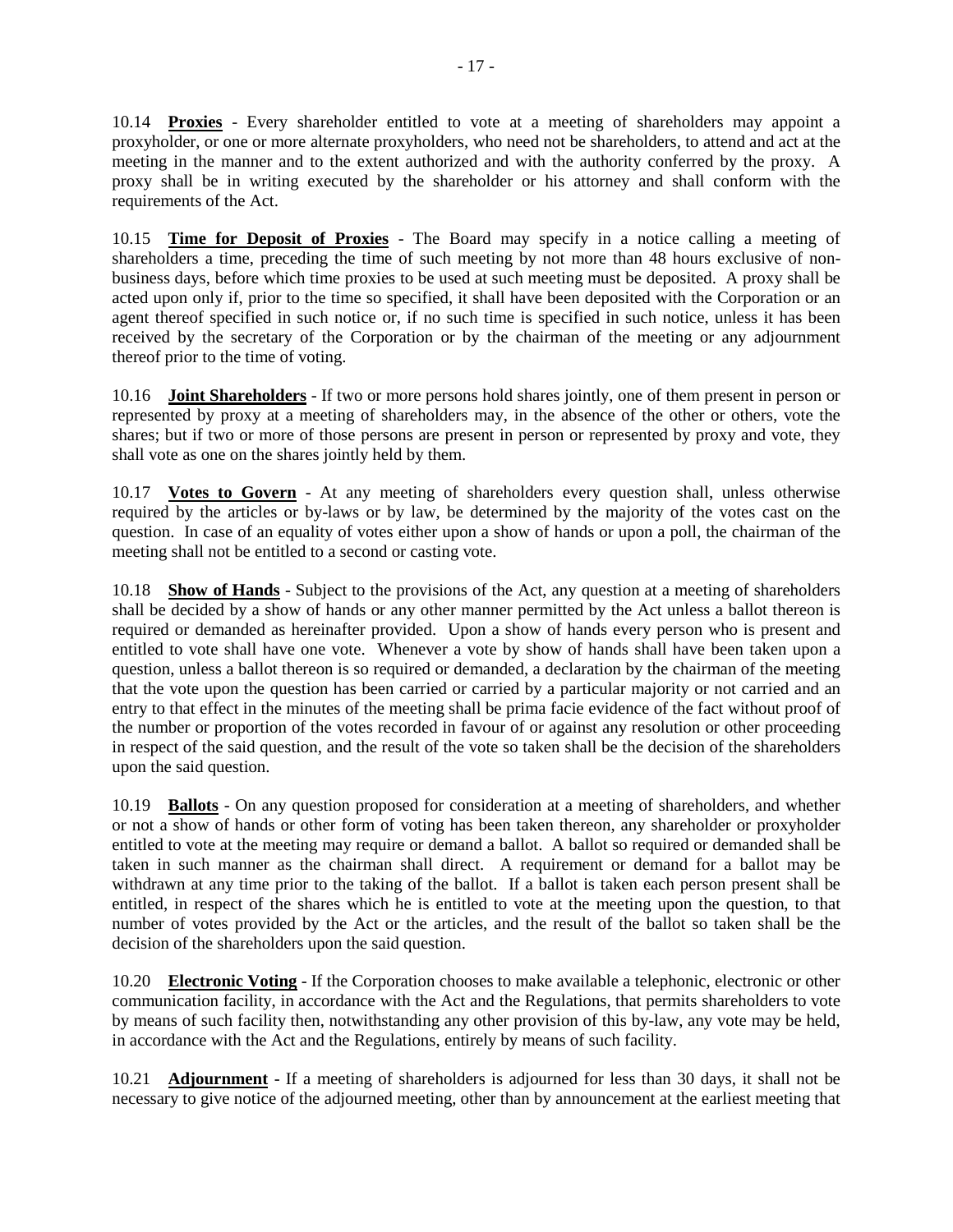is adjourned. If a meeting of shareholders is adjourned by one or more adjournments for an aggregate of 30 days or more, notice of the adjourned meeting shall be given as for an original meeting.

10.22 **Resolution in Writing** - A resolution in writing signed in counterpart or in one instrument by all the shareholders entitled to vote on that resolution at a meeting of shareholders is as valid as if it had been passed at a meeting of the shareholders.

10.23 **Only One Shareholder** - Where the Corporation has only one shareholder or only one holder of any class or series of shares, the shareholder present in person or by proxy constitutes a meeting.

#### **SECTION 11 DIVISIONS AND DEPARTMENTS**

11.01 **Creation and Consolidation of Divisions** - The Board may cause the business and operations of the Corporation or any part thereof to be divided or to be segregated into one or more divisions upon such basis, including without limitation, character or type of operation, geographical territory, product manufactured or service rendered, as the Board may consider appropriate in each case. The Board may also cause the business and operations of any such division to be further divided into sub-units and the business and operations of any such divisions or sub-units to be consolidated upon such basis as the Board may consider appropriate in each case.

11.02 **Name of Division** - Any division or its sub-units may be designated by such name as the Board may from time to time determine and may transact business, enter into contracts, sign cheques and other documents of any kind and do all acts and things under such name. Any such contracts, cheque or document shall be binding upon the Corporation as if it had been entered into or signed in the name of the Corporation.

11.03 **Officers of Divisions** - From time to time the Board or, if authorized by the Board, the chief executive officer, may appoint one or more officers for any division, prescribe their powers and duties and settle their terms of employment and remuneration. The Board or, if authorized by the Board, the chief executive officer, may remove at its or his pleasure any officer so appointed, without prejudice to such officer's rights under any employment contract. Officers of divisions or their sub-units shall not, as such, be officers of the Corporation.

# **SECTION 12 NOTICES**

12.01 **Method of Giving Notices** - Any notice (which term includes any communication or document) to be given (which term includes sent, delivered or served) pursuant to the Act, the Regulations, the articles, the by-laws or otherwise to a shareholder, director, officer, auditor or member of a committee of the Board shall be sufficiently given if delivered personally to the person to whom it is to be given or if delivered to his recorded address or if mailed to him at his recorded address by prepaid ordinary or air mail or if sent to him at his recorded address by any means of prepaid transmitted or recorded communication or by electronic means in accordance with the provisions of the Act and the Regulations. A notice so delivered shall be deemed to have been given when it is delivered personally or to the recorded address as aforesaid; a notice so mailed shall be deemed to have been given when deposited in a post office or public letter box; and a notice so sent by any means of transmitted or recorded communication shall be deemed to have been given when dispatched or delivered to the appropriate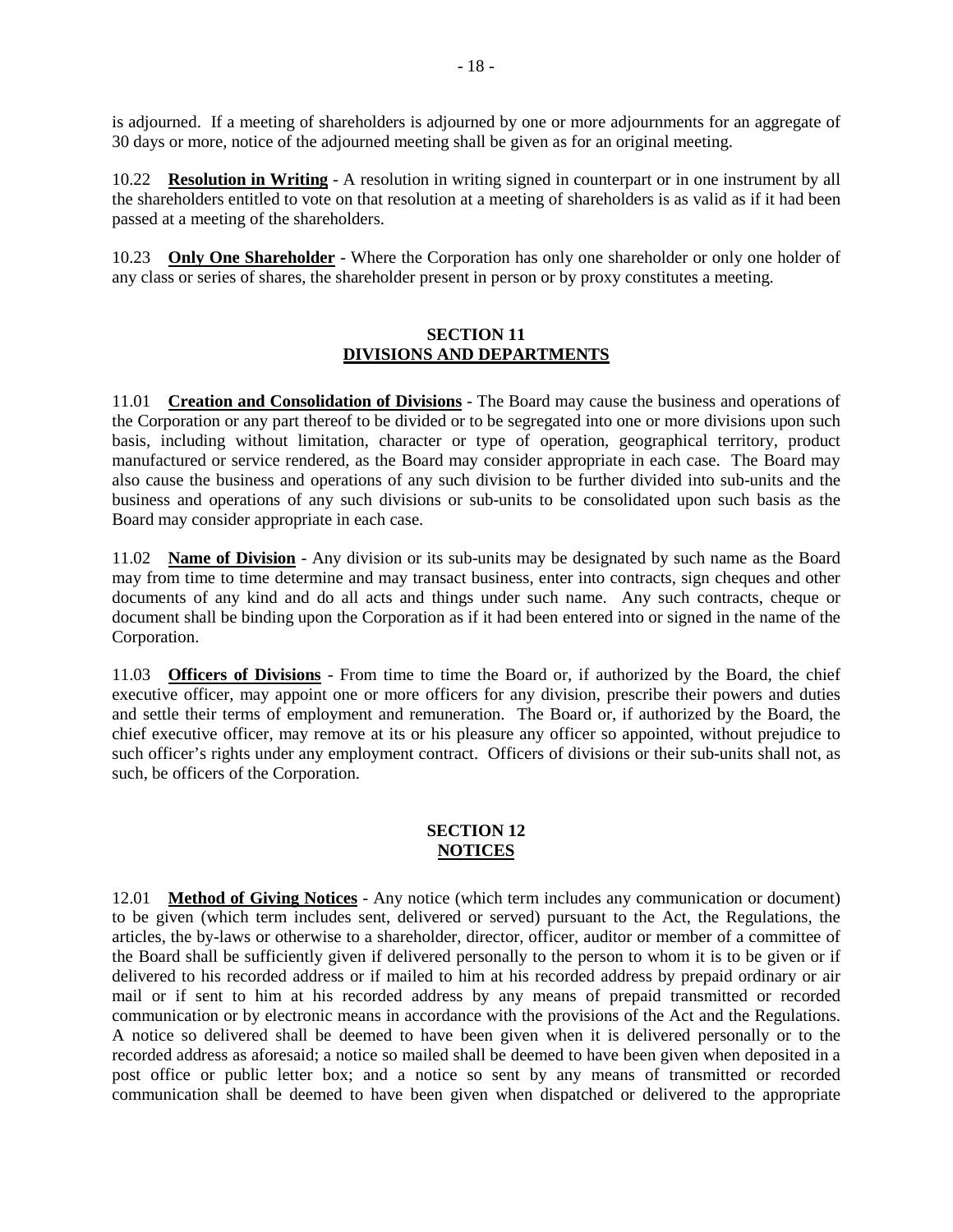communication company or agency or its representative for dispatch. The secretary may change or cause to be changed the recorded address of any shareholder, director, officer, auditor or member of a committee of the Board in accordance with any information believed by him to be reliable.

12.02 **Notice to Joint Shareholders** - If two or more persons are registered as joint holders of any share, any notice shall be addressed to all of such joint holders but notice to one of such persons shall be sufficient notice to all of them.

12.03 **Computation of Time** - In computing the date when notice must be given under any provision requiring a specified number of days notice of any meeting or other event, the date of giving the notice shall be excluded and the date of the meeting or other event shall be included.

12.04 **Undelivered Notices** - If any notice given to a shareholder pursuant to section 12.01 is returned on two consecutive occasions because he cannot be found, the Corporation shall not be required to give any further notices to such shareholder until he informs the Corporation in writing of his new address.

12.05 **Omissions and Errors** - The accidental omission to give any notice to any shareholder, director, officer, auditor or member of a committee of the Board or the non-receipt of any notice by any such person or any error in any notice not affecting the substance thereof shall not invalidate any action taken at any meeting held pursuant to such notice or otherwise founded thereon.

12.06 **Persons Entitled by Death or Operation of Law** - Every person who, by operation of law, transfer, death of a shareholder or any other means whatsoever, shall become entitled to any share, shall be bound by every notice in respect of such share which shall have been duly given to the shareholder from whom he derives his title to such share prior to his name and address being entered on the securities register (whether such notice was given before or after the happening of the event upon which he became so entitled) and prior to his furnishing to the Corporation the proof of authority or evidence of his entitlement prescribed by the Act.

12.07 **Waiver of Notice** - Any shareholder (or his duly appointed proxyholder), director, officer, auditor or member of a committee of the Board may at any time waive any notice, or waive or abridge the time for any notice, required to be given to him under any provision of the Act, the Regulations, the articles, the by-laws or otherwise and such waiver or abridgement shall cure any default in the giving or in the time of such notice, as the case may be. Any such waiver or abridgement shall be in writing except a waiver of notice of a meeting of shareholders or of the Board which may be given in any manner.

## **SECTION 13 EFFECTIVE DATE**

13.01 **Effective Date** - This by-law shall come into force when made by the Board in accordance with the Act.